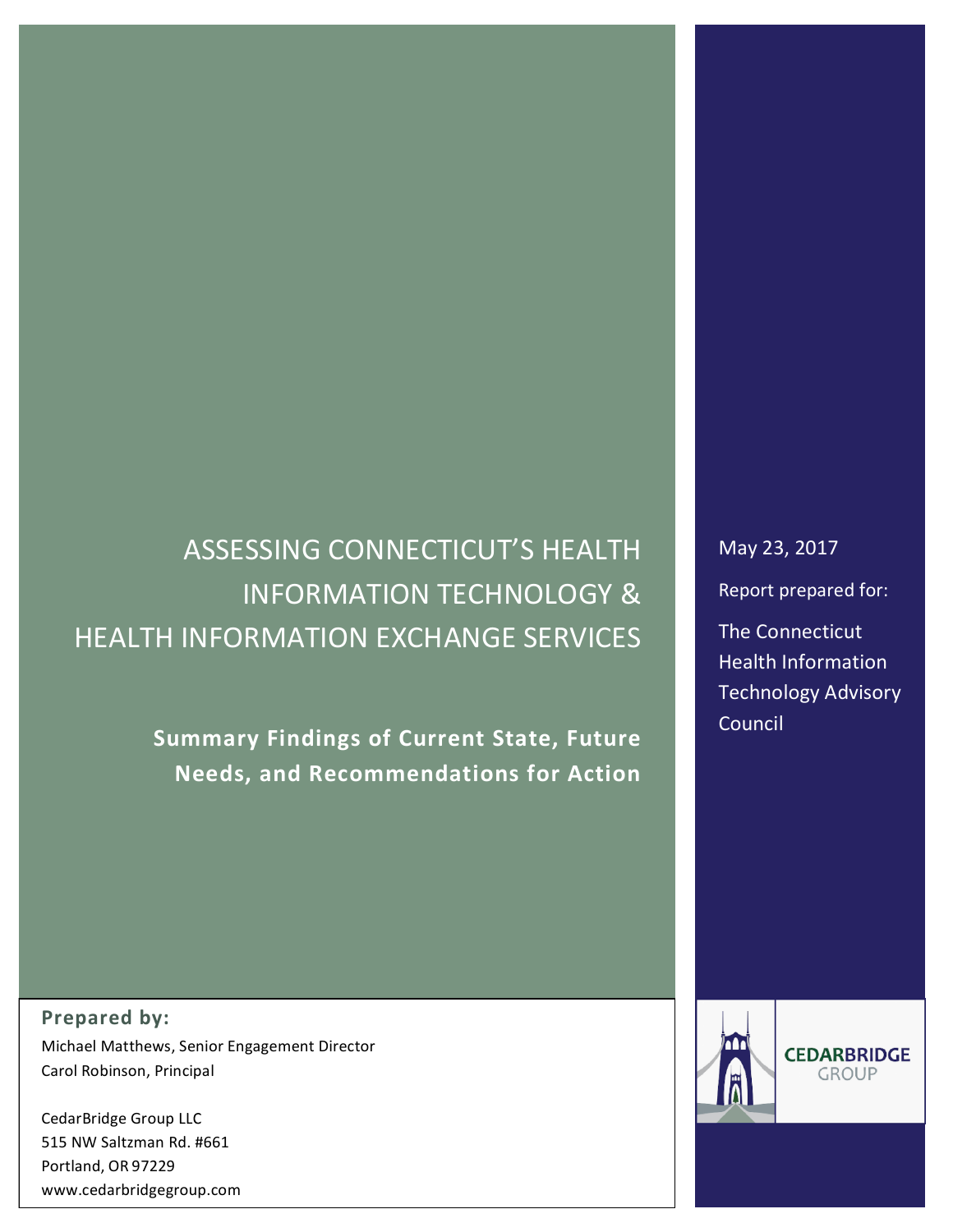# **Table of Contents**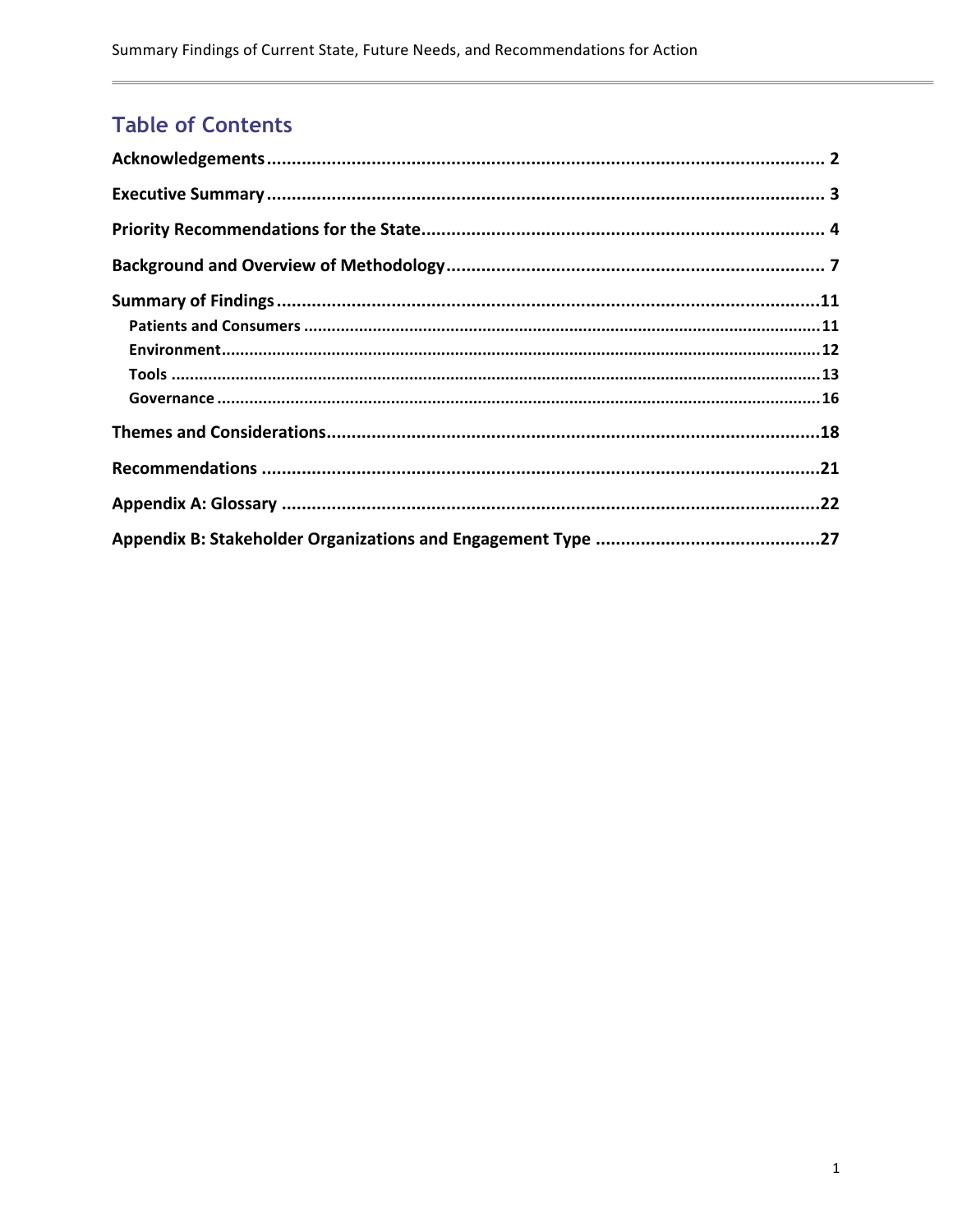# **Acknowledgements**

The State of Connecticut is deeply grateful to all of those who participated in this environmental scan and stakeholder engagement process. You have generously shared information and perspectives through interviews, focus groups, and surveys. Just as meaningfully, you have displayed deep commitment to your work and dedication to the health and well-being of the citizens of Connecticut.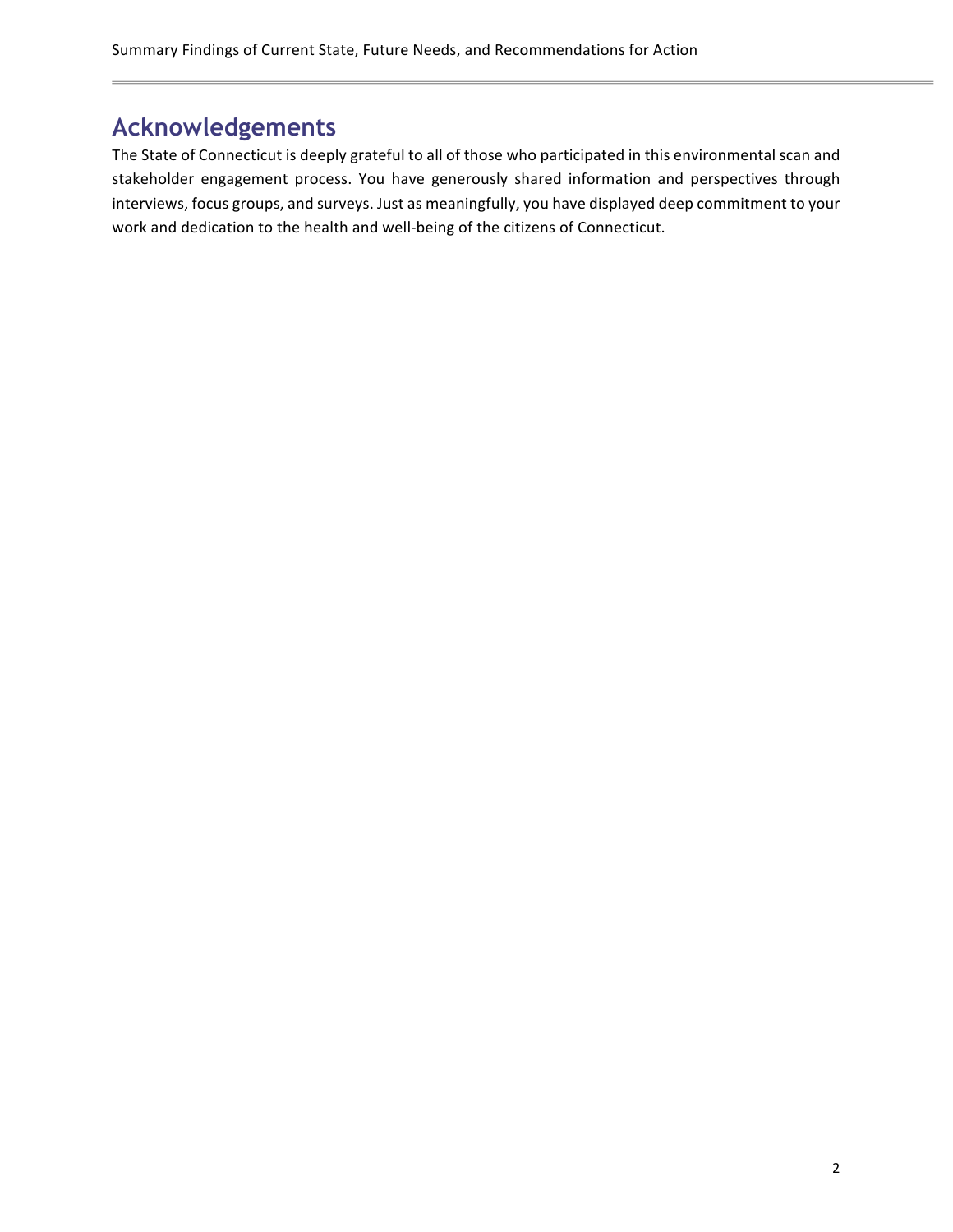## **Executive Summary**

The following report, *Assessing Connecticut's Health Information Technology and Health Information* Exchange Services: Summary Findings of Current State, Future Needs, and Recommendations for Action is a summary of several documents developed for the Health Information Technology Program Management Office (HIT PMO), led by the Connecticut Health Information Technology Officer (HITO), with funding and supplemental support from the State Innovation Model Program Management Office (SIM PMO). In total, the collection of documents will form an environmental scan and assessment of the current availability and use of health information exchange (HIE) services and health information technology (health IT) tools in Connecticut by each stakeholder segment. The environmental scan also curates Connecticut stakeholders' understandings, attitudes, beliefs, aspirations, and levels of confidence in a future as envisioned by Connecticut Public Act No. 16-77 (2016), where health IT and HIE services will support enhancements in the efficiency and effectiveness of healthcare. The report identifies key areas where: 

- investments in enhanced new health IT services should be made;
- improvements in interoperability between existing systems should be strongly encouraged or required;
- requirements for coordination and connectivity among state agency systems and private sector initiatives should be developed; and
- governance of current and future health IT and HIE technologies should be strengthened.

The technology needs described in the environmental scan have been identified through a rigorous process, beginning with a document review of earlier unsuccessful efforts to stand up HIE services, from the substantive work that has been done through Connecticut's State Innovation Model (SIM) grant, and from the efforts of the Connecticut Legislature. A broad stakeholder engagement process was deployed, in which individuals and organizations shared their perspectives on Connecticut's "current state" of health IT and HIE services to meet their business needs and the needs of their patients or clients. Additionally, stakeholders were asked to provide their perspective on their ability to meet the State's "Quadruple Aim" of better health, better care, lower costs, and improved clinician experience.

While documenting stakeholders' thoughts on currently available health IT services, interviewees were also asked to put forward wish lists for their desired "future state" of a health IT infrastructure to meet the needs of businesses and individuals in Connecticut. In addition to technology features and functions, interviewees were engaged on the topics of governance, financing, and what frequently was referenced as "the elephant in the room," the essential element of trust in how health IT services would be delivered. Having gathered qualitative data from group interviews, focus groups, and surveys of 282 individuals representing 136 organizations, CedarBridge Group applied subject matter knowledge to develop the findings and recommendations described in this report.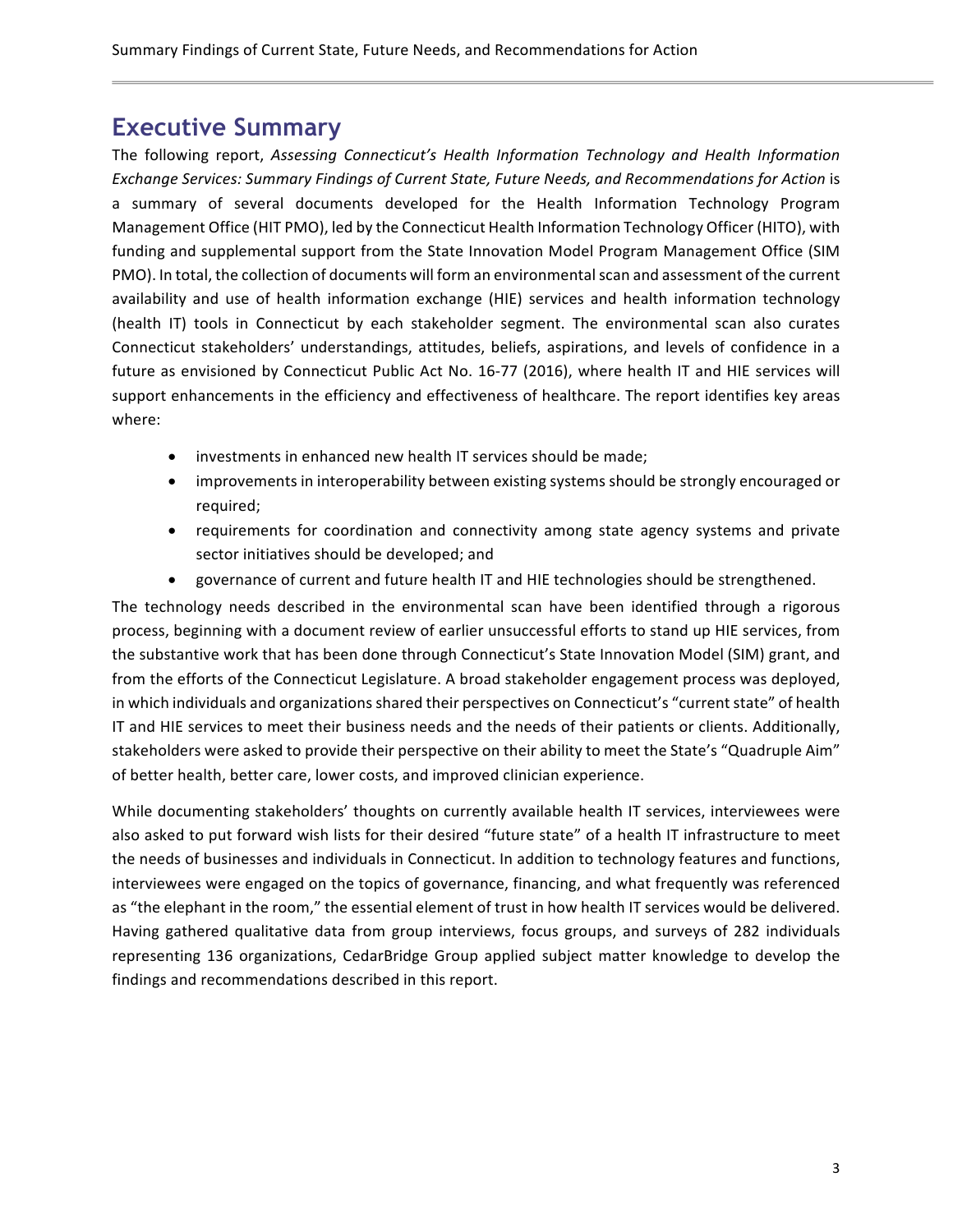# **CALL TO ACTION Priority Recommendations for the State**

- 1. Connecticut must keep **patients and consumers as a primary focus** in all efforts to improve health information technology (health IT) or health information exchange (HIE), including addressing health equity and the social determinants of health.
- 2. Connecticut must **leverage existing interoperability initiatives**, including existing or planned private investments and relationships with state-based HIEs and the national initiatives of eHealth Exchange, CareQuality, CommonWell, and Surescripts.
- 3. Connecticut must **implement core technology** that complements and interoperates with systems currently in use by private sector organizations. At a minimum, core technology should include the ability to authenticate identities of patients/consumers and providers through a statewide **Healthcare Directory** including providers, healthcare delivery organizations, community service organizations, etc., linked to a statewide Master Patient Index through strong attribution capabilities.
- 4. Connecticut must establish "rules of the road" to provide an appropriate policy framework that:
	- engenders trust amongst all stakeholders through the committed and transparent participation of public and private sector leaders who have been legislatively appointed to represent Connecticut's interests on the Health IT Advisory Council, and of all future subgroups designated to bring forward recommendations to the Council;
	- discourages inertia and duplicative solutions to shared problems facing the healthcare community, particularly amongst state agencies and other key stakeholders;
	- creates patient- and provider-centric, solutions-oriented cooperation and conversation in the healthcare community, particularly amongst state agencies and other key stakeholders;
	- safeguards consumers' interests in privacy, security, confidentiality, and patient safety;
	- encourages market-based solutions that lead to broad availability and financial sustainability of healthcare technology services; and
	- defines legislative and regulatory oversight as needed for enforcement and compliance.
- 5. Connecticut must support provider organizations and networks assuming accountability for quality and cost, such as Accountable Care Organizations (ACOs) and Clinically Integrated Networks (CINs), with technical assistance, education, and communications for data-sharing, referral coordination, and inter-ACO clinical data exchange.
- 6. Connecticut must ensure **all stakeholders can securely exchange health information**, through electronic means, with others involved in a patient's care. This includes providers in behavioral health and long-term post-acute care (LTPAC) settings, as well as community organizations positioned to impact social determinants of health and health equity.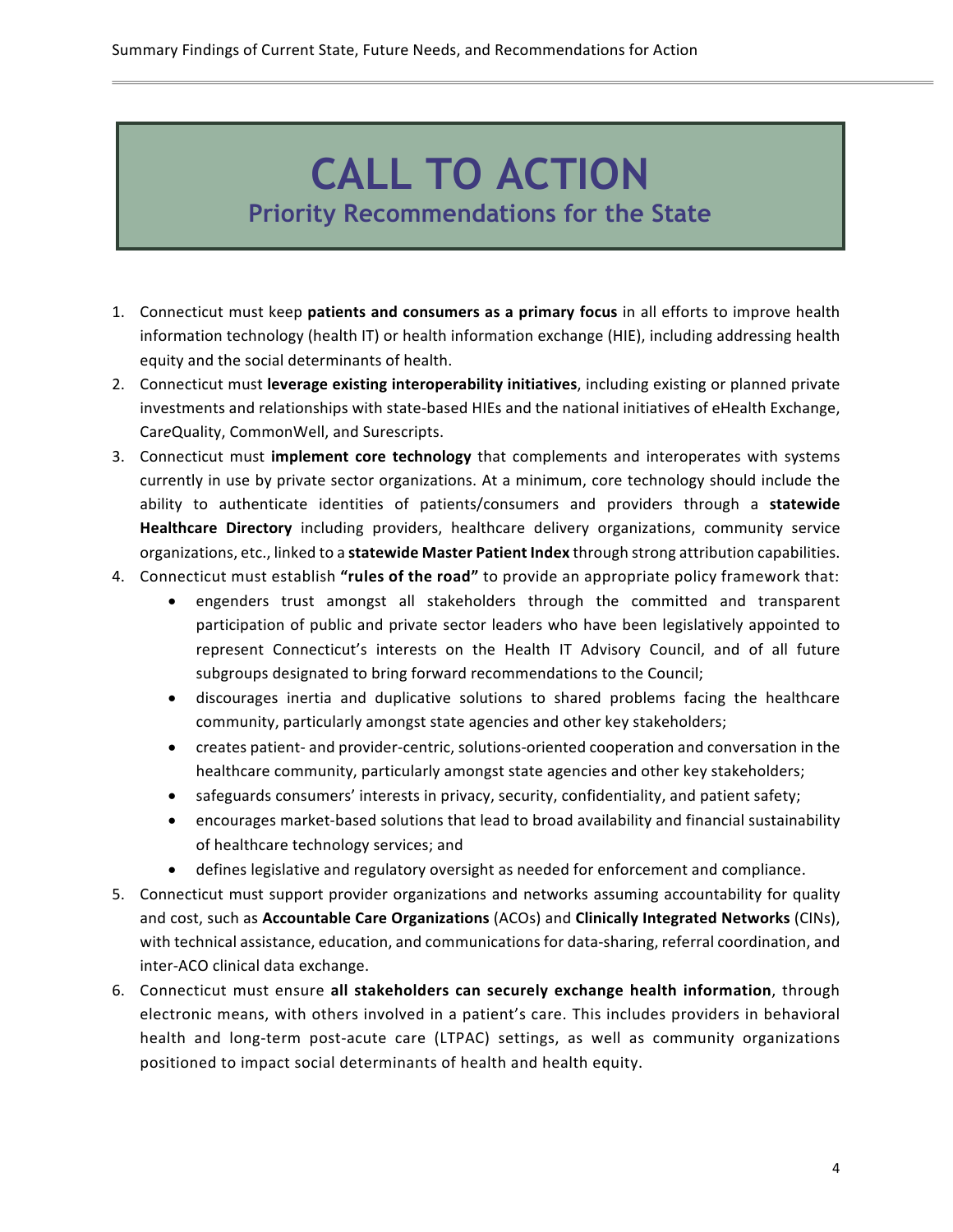- 7. Connecticut must **implement workflow tools** that will improve the **efficiency and effectiveness** of healthcare delivery. These include, but are not limited to:
	- the ability to share data bi-directionally (report and query) with the **Connecticut Department** of Public Health through the Connecticut Immunization Registry and Tracking System (CIRTS), as well as robust Electronic Laboratory Reporting (ELR) and Syndromic Surveillance systems that accept electronic data submissions and enable providers and hospitals to attest for Meaningful Use;
	- the provision of a **single, integrated clinical encounter alerts service** for all patients admitted or discharged from all acute care facilities and those LTPAC facilities that find clinical and economic value in such a service;
	- the development and implementation of a robust **statewide quality measurement system** to collect **electronic clinical quality measures (eCQM)** and other quality measures, consistent with the recommendations of the eCQM Design Group chartered by the Health IT Advisory Council; and
	- the expanded use of **Direct messaging** in support of transitions of care, coordination of care, and referral coordination.
- 8. To provide transparent oversight and coordination of State-owned and State-operated health IT assets, the State should charter and implement a Health IT Steering Committee, chaired by the HITO, staffed by the HIT PMO, and reporting to the legislative and executive branches, with membership of management-level personnel representing the following agencies:
	- Department of Administrative Services
	- Department of Children and Families
	- Department of Consumer Protection
	- Department of Corrections
	- Judicial Branch Court Support Services Division
	- Department of Developmental Services
	- Department of Mental Health and Addiction Services
	- Department of Public Health
	- Department of Social Services
	- Office of the Healthcare Advocate
	- Office of the State Comptroller
- 9. Connecticut should establish, or designate, a **neutral, trusted organization** representing public and private interests to **operate agreed-to statewide health information exchange services**. The organization should adhere to best practices in health information governance, including, but not limited to:
	- Accountability to, and transparency with, stakeholders;
	- Governance by an engaged Board of Directors representing private and public sector leaders with decision-making authority in the organizations that they represent, ensuring that
		- $\circ$  The needs and perspectives of consumers are always represented with a voting position on the Board;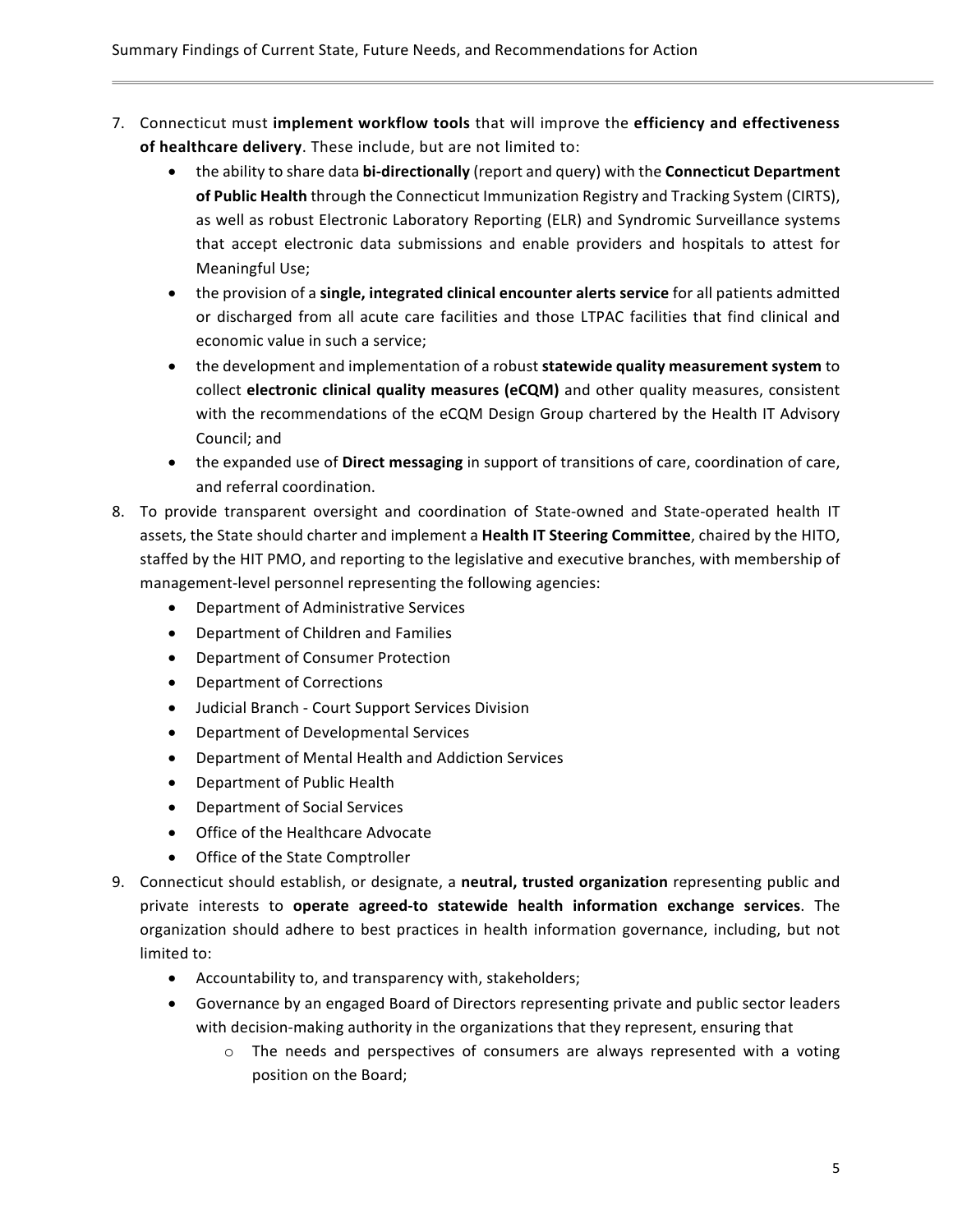- o The Health Information Technology Officer (HITO) provides cohesive representation of State agencies' needs and perspectives through the Health and Human Services IT Steering Committee; and
- o Board positions are established to ensure representation of independent provider organizations and of community health service organizations;
- Foundational trust agreements that establish clear "rules of the road," including enforcement authority related to compliance;
- Sound policies and procedures;
- Business decisions driven by value-creation, leading to financial sustainability;
- Judicious use of scarce public and private resources; and
- Effective engagement with the State of Connecticut for public policy and technology integration with State-run systems.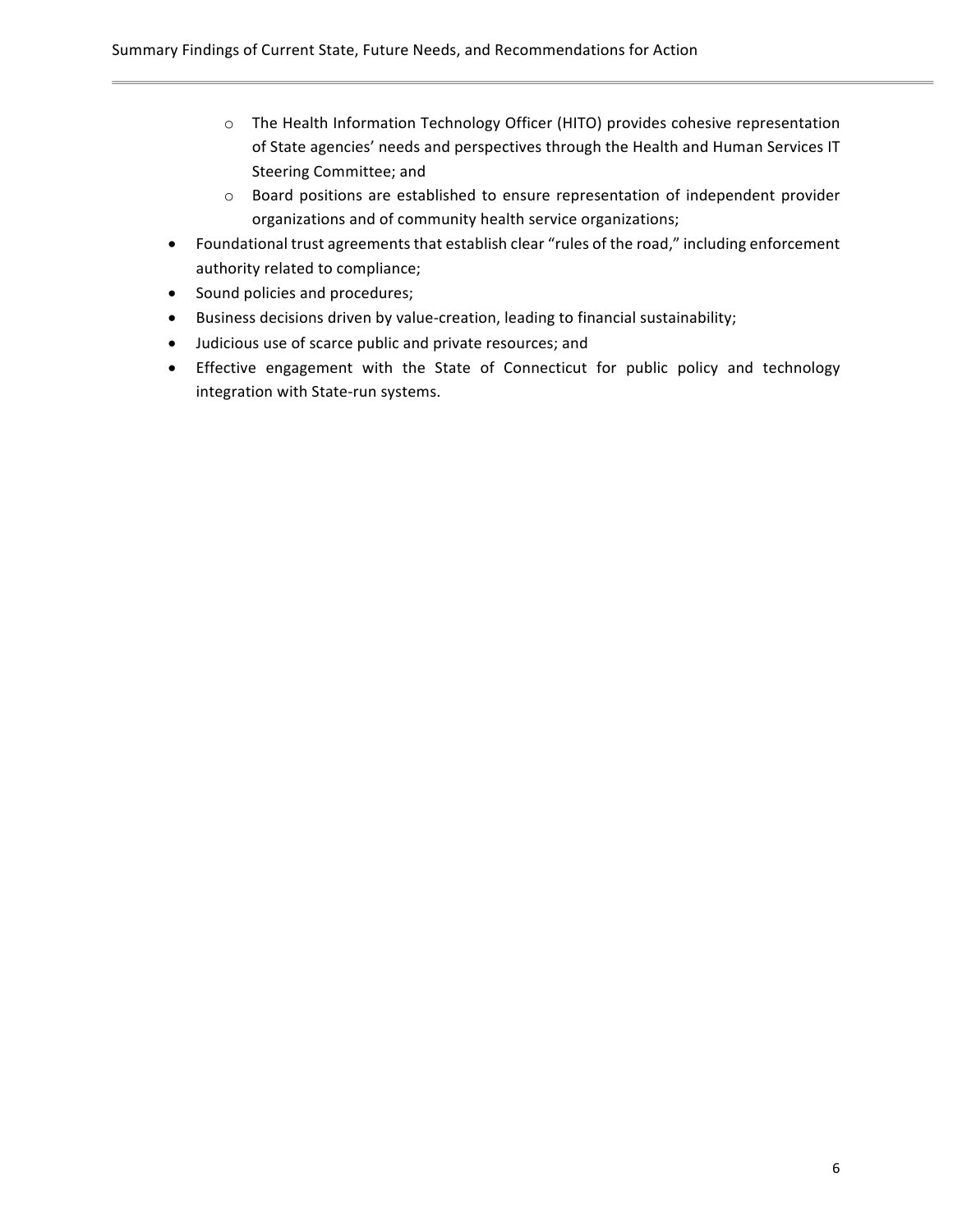## **Background and Overview of Methodology**

Interoperable HIE technology services, as envisioned by Connecticut Public Act 16-77, states the following:

*There shall be established a State-wide Health Information Exchange to empower consumers to make effective health care decisions, promote patient-centered care, improve the quality, safety, and value of health care, reduce waste and duplication of services, support clinical decision-making, keep confidential health information secure and make progress toward the state's public health goals. [Sec. 6, § 17-b-59d (a)]*

The Health Information Technology Officer (HITO) is administratively responsible for the planning, design, implementation, and oversight of HIE services that will meet the goals of PA 16-77 and the healthcare needs of the people of the state of Connecticut. To that end, CedarBridge Group was retained to support the HITO with several HIE-related projects including undertaking an environmental scan to assess the current health IT environment, and engage organizations to provide input from across the healthcare ecosystem. The outcomes of this work were designed to support Connecticut's HITO in:

- identifying the health IT and HIE opportunities of greatest stakeholder interest and value;
- defining the optimal approach to enhance and streamline the reporting of electronic clinical quality measures (eCQMs) and other quality measures; and
- planning for an organizational entity appropriate to govern the delivery of HIE services deemed to be highest priority to Connecticut stakeholders.

This *Summary of Findings* provides an overview of the results of a comprehensive environmentalscan that was conducted as the first step toward defining the current and desired future state of the exchange of health information in Connecticut.

A comprehensive assessment of stakeholder interests and priorities was essential to the development of the environmental scan. The stakeholder engagement process consisted of seven distinct steps as outlined below in Figure 1.

**FIGURE 1 STAKEHOLDER ENGAGEMENT PROCESS**



#### **1. Identify Stakeholder Domains**

The environmental scan collected input from a broad range of stakeholder domains across public and private sectors; traditional and non-traditional healthcare settings; community organizations providing health support services; and patient and consumer groups.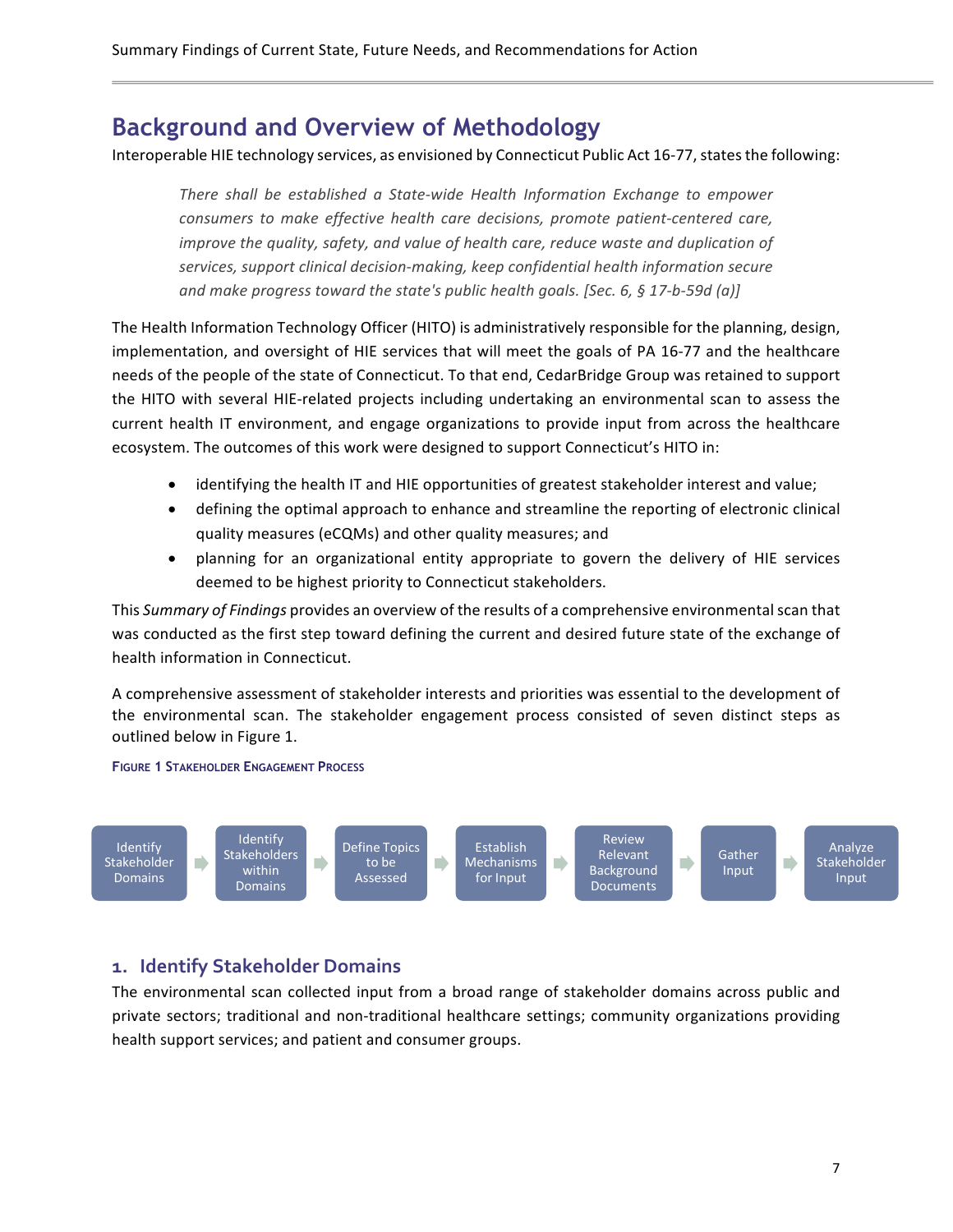Domains included in the data collection phase were:

- Consumers
- Hospitals and health systems
- Primary and specialty care providers
- Other healthcare service providers and organizations, including:
	- o Behavioral health providers
	- o Long-term and post-acute care (LTPAC) providers
	- o Radiological services
	- o Commercial reference laboratories
	- o Pharmacies
- Members of the Connecticut Health IT Advisory Council
- Organizations that have assumed responsibility for quality and cost, including Accountable Care Organizations (ACOs) and Clinically Integrated Networks (CINs)
- Professional and medical associations
- Community organizations, including in the areas of:
	- o Homelessness and housing services
	- o Addiction services
	- o Aging services
	- o Services for HIV/AIDS patients
	- o Services for victims of trauma
- State agencies
	- o Department of Administrative Services
	- o Department of Children and Families
	- o Department of Consumer Protection
	- o Department of Corrections
	- o Department of Developmental Services
	- o Department of Mental Health and Addiction Services
	- o Department of Public Health
	- o Office of the Healthcare Advocate
	- o Office of the State Comptroller
- Payers, including commercial insurers and employers
- Pharmaceutical and bio-tech interests
- Other stakeholders as needed for completeness of input

#### **2. Identify Stakeholders within Domains**

In close collaboration with the HITO, the Connecticut State Innovation Model Program Management Office (SIM PMO), members of the Connecticut Health IT Advisory Council, and other key stakeholders, individuals within the stakeholder domains were identified as **key informants** for the data-gathering process. Through this process, over 100 individuals and organizations were identified as critical stakeholders to be included in the interviews and focus groups conducted during the environmental scan.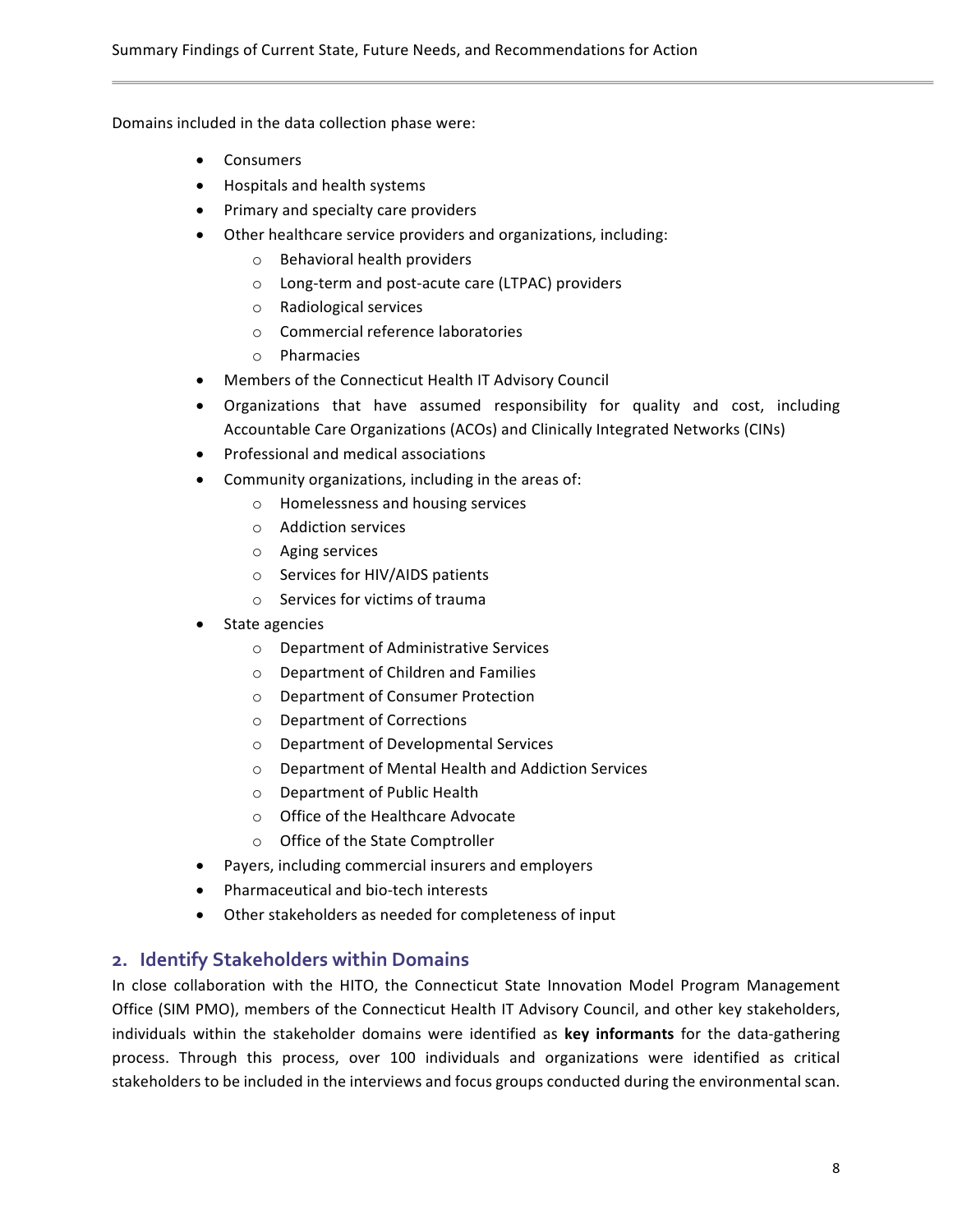Additional key informants were identified during stakeholder engagement, bringing the total number of organizations providing input to 136.

#### **3. Define Topics to be Addressed**

Across all stakeholder domains, common focus areas were identified for investigation and analysis, including:

- **Current state** of health IT and HIE;
- **Desired future state** of health IT and HIE functionality and capabilities;
- Current understanding of eCQMs and the impact of **clinical quality measurement** on health IT and value-based payment requirements; and
- Areas where support for **technical assistance, education, and training** could be of value to end users of health IT and HIE services.

These areas of investigation were further developed and customized for each stakeholder domain. For example, topics were added for interviews with behavioral health organizations to address specific requirements for sharing data within psychotherapy notes or information regarding substance abuse, defined by the Health Information Portability and Accountability Act (HIPAA) and 42 CFR Part 2, respectively.

#### **4. Establish Mechanisms for Input**

A multi-modal approach to data collection was employed, guided by logistics and relevant topics. Stakeholder interviews were determined to be the most effective method for gaining an in-depth understanding of stakeholder needs. Whenever possible, **interviews** were conducted in person, and supplemented by telephonic interviews as circumstances dictated (such as inclement weather or scheduling challenges). Interview guides were developed and customized for each stakeholder domain and background research was conducted for each unique stakeholder interview.

**Focus groups** were conducted to gather a representative assessment of identified topics for four stakeholder groups: hospitals and health systems(Connecticut Hospital Association), healthcare providers (Connecticut State Medical Society), consumers (SIM Consumer Advisory Board), and the LTPAC community (in collaboration with LeadingAge Connecticut). The format for each focus group was customized by stakeholder domain. A behavioral health focus group was originally planned; after consultation with thought leaders in this domain, an alternative approach of individual interviews with eight behavioral health organizations and associations was implemented.

Additionally, a **survey** of LTPAC stakeholders was designed and distributed with the assistance of LeadingAge Connecticut and the Connecticut Association of Healthcare Facilities. This survey supplemented information gathered through individual interviews and the LTPAC focus group to gather a robust representation of 52 individuals working in this important but often-overlooked stakeholder domain.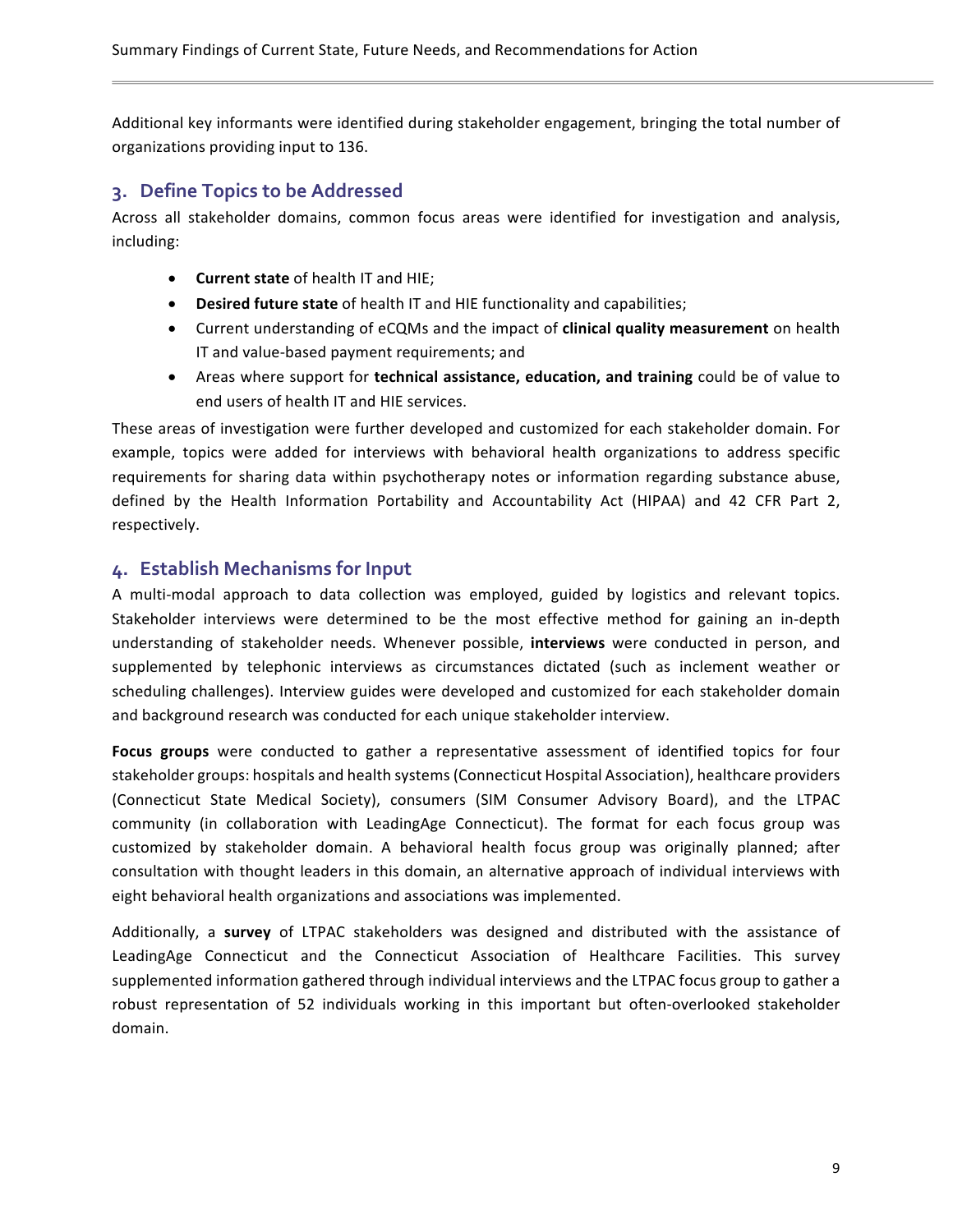#### **5. Review Relevant Background Documents**

In addition to stakeholder interviews, focus groups, and the LTPAC survey, the environmental scan process included a comprehensive **review of background and reference documents**. The documents covered a variety of topics of relevance to health IT and HIE, both in Connecticut and nationally, and provided important context for the stakeholder engagement process. The literature also provided context and support for the conclusions and recommendations in this report. Examples of reviewed documents include, but are not limited to, the following:

- SIM Operations Plan and other SIM documentation
- The State Medicaid Health IT Plan (SMHP)
- Connecticut's Implementation Advanced Planning Document (IAPD) for Health IT and HIE
- Various reports and documents from the Connecticut Department of Public Health, including *Healthy Connecticut 2020*
- Annual reports of community organizations
- Past documentation from the Health IT Exchange of Connecticut (HITE-CT)
- Descriptions of national interoperability initiatives such as eHealth Exchange, Car*e*quality, CommonWell, and Surescripts
- Office of the National Coordinator's (ONC's) Nationwide Interoperability Roadmap
- Request for Proposals (RFPs) from Rhode Island and Oregon for eCQM Systems
- Various documentation on state HIE organizations, HIE vendors, and HIE governance models

#### **6. Gather Input**

The above stakeholder engagement and data collection methodology was initiated on January 11, 2017 and continued through April 6, 2017. Connecticut's HITO, Allan Hackney, provided overall direction of the engagement process, with CedarBridge Group subject matter experts Carol Robinson (Principal) and Michael Matthews (Senior Engagement Director) serving as project leads throughout the process, aided by four analysts and one project manager. The CedarBridge team was augmented by UConn Health's Center for Quantitative Medicine, and significant support was provided by the SIM PMO, including assistance in communications, scheduling, and review of interview guides, focus groups, and survey design.

In addition to a targeted online survey returning 52 responses from LTPAC providers, CedarBridge hosted four focus groups and interviewed 68 organizations, for a total of 282 individual stakeholders providing input. Interviews ranged in length from 30 to 120 minutes, depending on the number of participants. In total, 136 organizations provided input in the process through one or more of the input mechanisms, as detailed in Appendix B (Stakeholder Organizations and Engagement Type).

#### **7. Analyze Stakeholder Input**

Interview summaries were created following each interview and delivered to the HITO and SIM PMO. Each summary included the following criteria:

• Description of stakeholder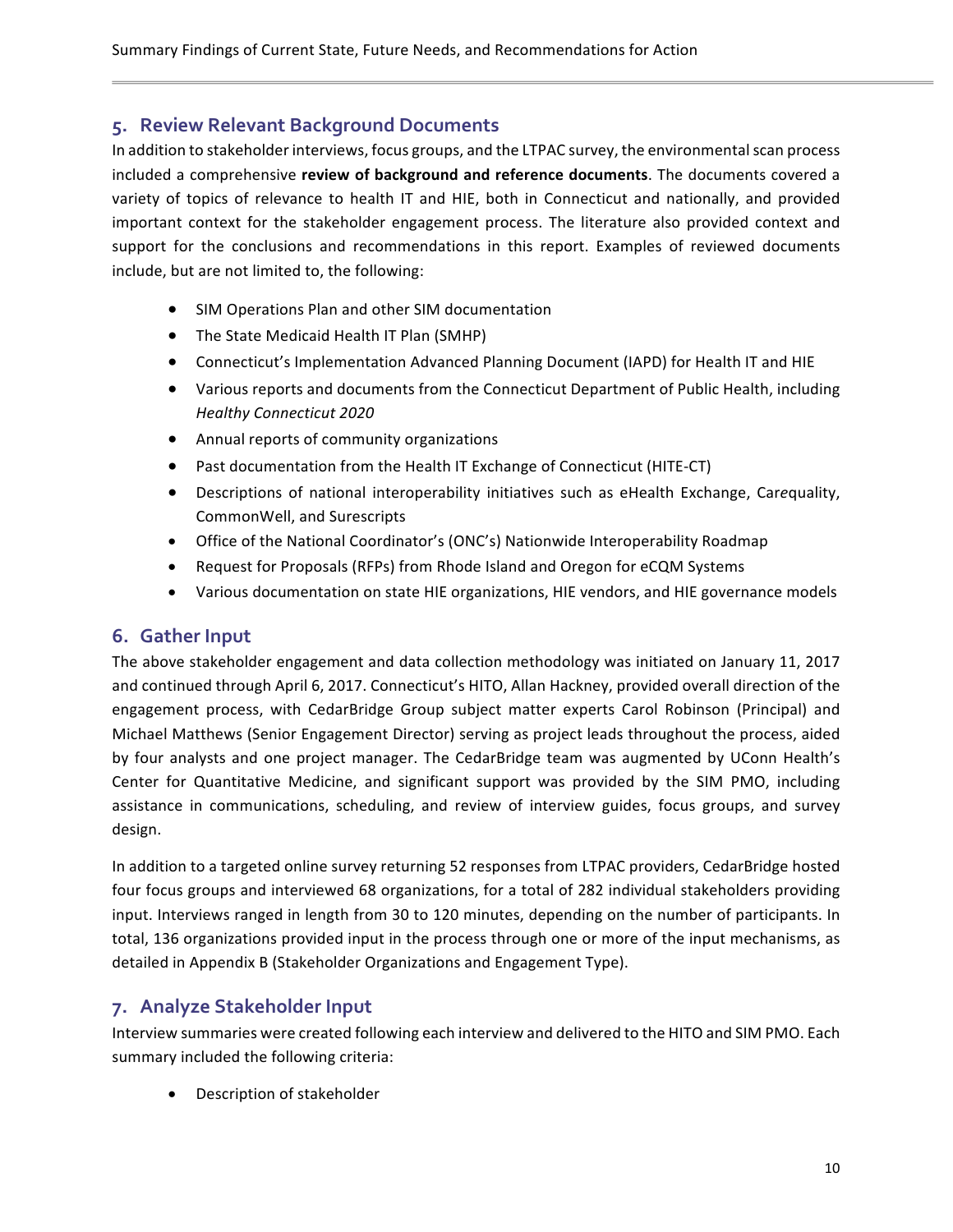- Current state of health IT and HIE capabilities
- Organizational priorities
- Desired future state of health IT and HIE
- Key takeaways

# **Summary of Findings**

In the Summary of Findings, focus is placed on cross-domain findings and common themes that emerged during the environmental scan process across the following categories: the experience and views of **patients and consumers**; the market **environment** experienced by healthcare organizations; the current usage and future needsfor health IT **tools** by stakeholders; and stakeholder views on **governance** of health IT investments in Connecticut. The consistent themes that cut across the domains and the recommended considerations for future planning follow the Summary of Findings.

#### **Patients and Consumers**

Stakeholders view improvement of **patient care and consumer** engagement in better health as the core reasons for data-sharing and data access. These priorities are consistent with the patientcentric focus and priorities in PA 16-77 and have become increasingly important as the State embraces whole-person care and consumer engagement as foundational elements for the transition to value-based care. Stakeholders view **privacy, security, and confidentiality** of health information as critical considerations for any systems implemented by the State.

## **Patients and Consumers**

- "North Star"
- · Engagement
- Whole-Person
- Devices
	- Data Access
	- Tools
	- Vulnerable Populations
	- Health Equity

Stakeholders also emphasized the importance of **health equity** and support for vulnerable populations. These concerns were also referenced with respect to

**social determinants of health**. Most frequently cited areas of need (outside the medical and healthcare sector) were nutrition, housing, and transportation.

The ability for patients and consumers to **easily access clinical data** is an issue of concern to stakeholders. Most health systems and some providers have **patient-facing portals** that enable a patient to view clinical data from the electronic health record (EHR), such as medications and lab values. Patients generally cannot view their clinical data across multiple healthcare providers in a single, consolidated view.

Many stakeholders recognize that **consumer-generated data** is of growing importance. This can take the form of **consumer-defined outcome measures**, but often relates to data from **devices**. Devices may be **home-based monitors** (such as blood pressure monitors and smart scales), **implantable devices** (such as pacemakers), or **wearable devices** (such as a Fitbit or similar product with a heart rate monitor). There is a rapidly expanding marketplace for such technology. Future opportunities for integrating patientgenerated data into EHRs and enterprise data warehouses should be closely monitored.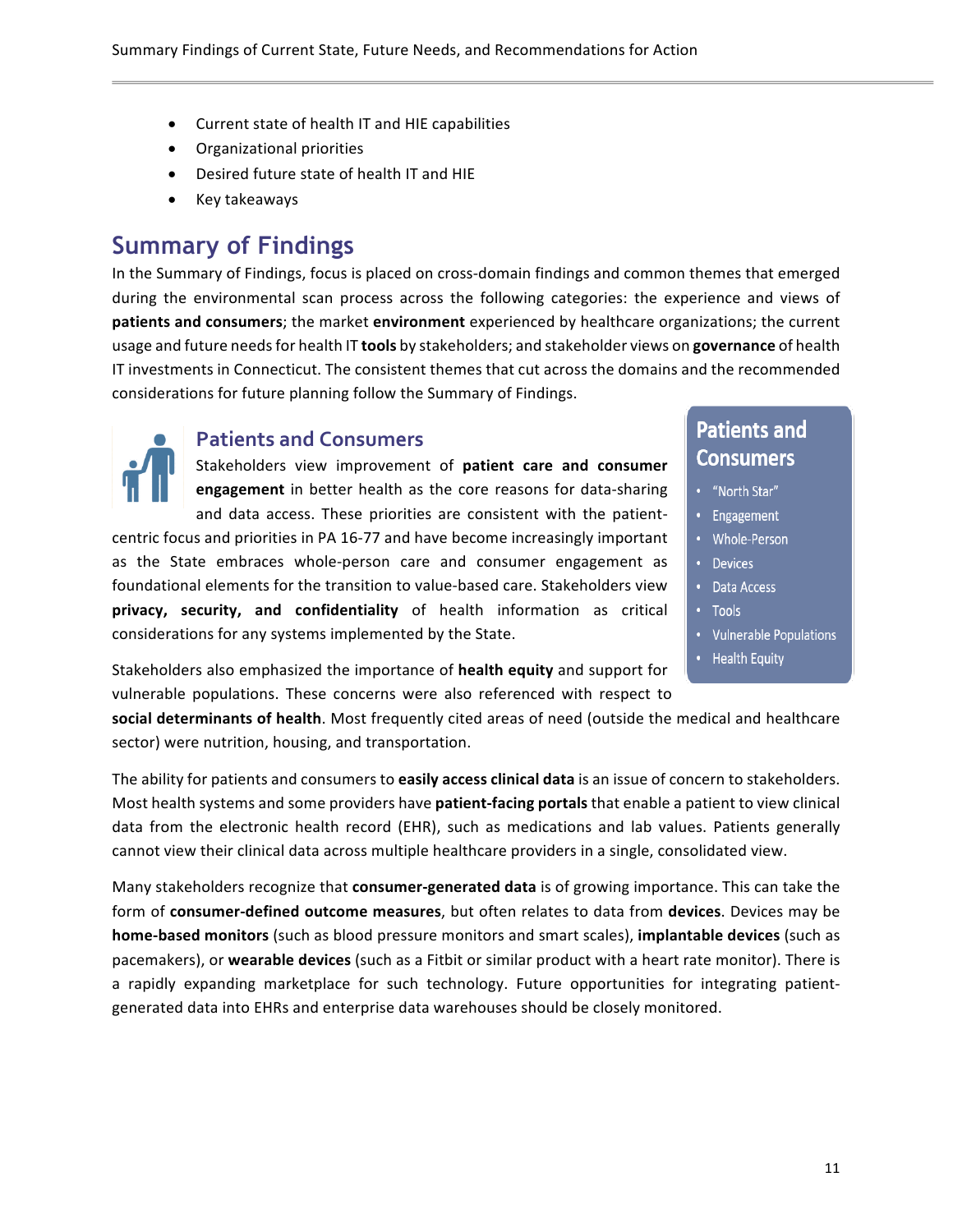

#### **Environment**

Ongoing **health challenges** experienced by many citizens of Connecticut were discussed in multiple interviews. Stakeholders called attention to an aging population base, and wide gaps in income and socioeconomic status of various regions of the state. This is consistent with the report of the Connecticut Department of Public Health, *Healthy Connecticut 2020: Part 1: State Health Assessment*. <sup>1</sup> The report identified health improvement opportunities in seven areas:

- 1. Maternal, Infant, and Child Health
- 2. Environmental Risk Factors and Health
- 3. Chronic Disease Prevention and Control
- 4. Infectious Disease Prevention and Control
- 5. Injury and Violence Prevention
- 6. Mental, Alcohol, and Substance Abuse
- 7. Health Systems, including coverage and access

## **Environment**

- Value-based Care
- $\cdot$  ACO / CIN
- Population Health
- Social Determinants
- Community Orgs
- Current Assets (National)
- Current Assets (State)
- Quadruple Aim

ongoing health challenges. These included a diversity of services such as telehealth support for trauma victims from Cambodia; housing support services for wounded warriors; information and referral services; and services for individuals with opioid addictions.

Interviewees from community organizations shared many examples of their work to redress these

The State is actively transitioning from a predominantly fee-for-service healthcare system to a **fee-forvalue healthcare system**. Many stakeholders participate in ACOs and in other transformation initiatives designed by the Centers for Medicare & Medicaid Services (CMS) and the Center for Medicare and Medicaid Innovation (CMMI). The State is leveraging its role as the leading employer in Connecticut by promoting consumer engagement and aligning payer incentives for cost and quality. Other notable programs that encourage principles of coordinated and/or value-based care include:

- Medicare Shared Savings Program (MSSP)
- Patient Centered Medical Home Plus program (PCMH+)
- Community and Clinical Integration program (CCIP)
- Advanced Medical Home program (AMH)

 

Commercial payers are also critical to the transition to value-based care in Connecticut and have each taken significant strides to that end. Most major health plans are sharing **analytics tools** with providers (utilizing claims data), with the intent to identify patients at risk for poor outcomes and/or high utilization costs. **Incentives** are beginning to be incorporated into provider contractsto reward efficiency and quality. A variety of mechanisms are used by payers for accessing clinical data from providers and health systems; these include data provided to support utilization management and pre-authorization. Payers are currently receiving lab results through electronic means from their contracted commercial labs, but all

<sup>1</sup> http://www.ct.gov/dph/lib/dph/state\_health\_planning/sha-ship/hct2020/hct2020\_state\_hlth\_assmt\_032514.pdf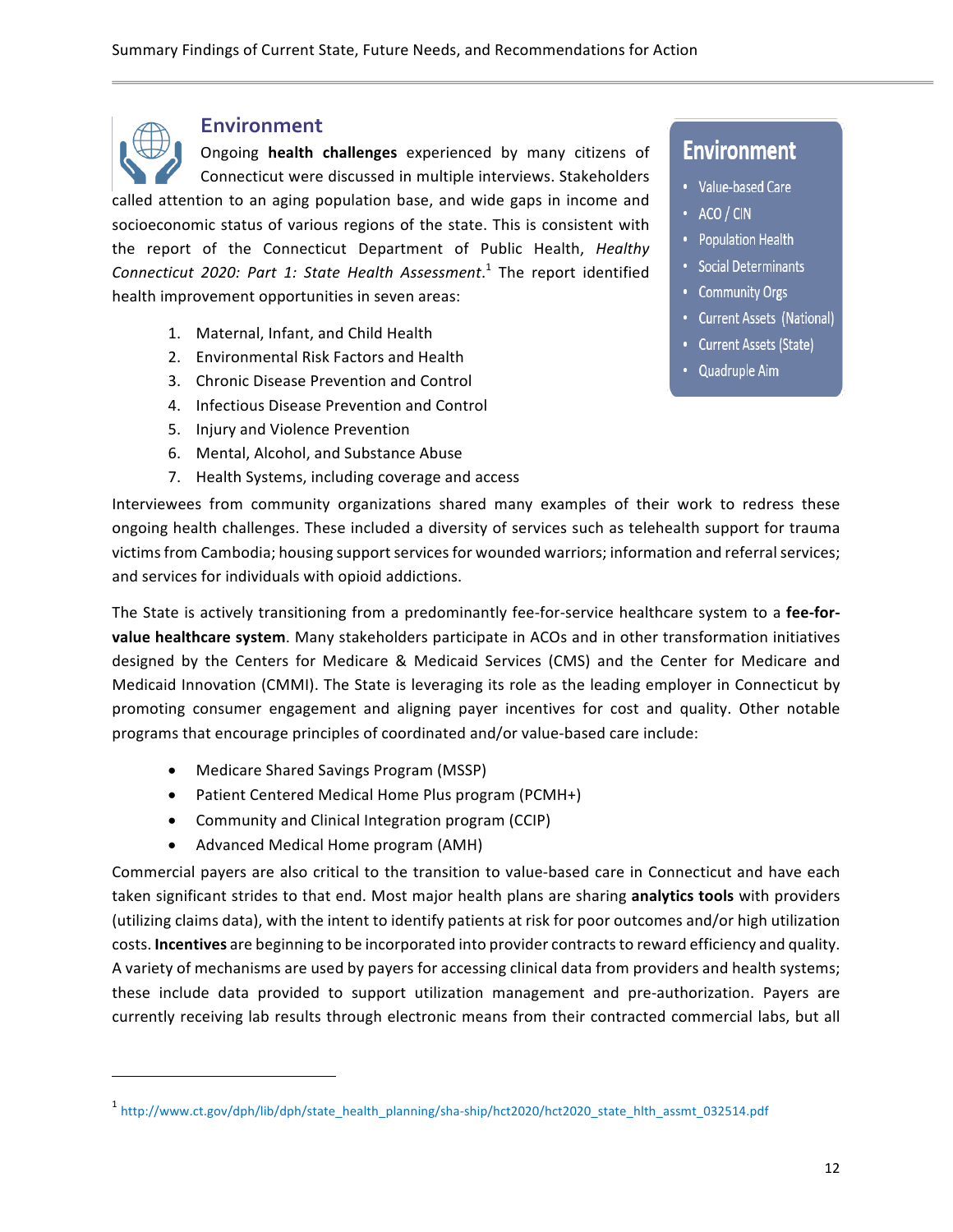health plans interviewed for the environmental scan recognize the value of **receiving electronic lab data from all lab settings**.

While approaches to provider engagement differ by payer, most payers agree on the value of **sharing clinical data**, as well as assessing performance based on clinical data. Payers also express a willingness to share their claims data with providers if providers have the technical and operational capabilities to use such data effectively. Payers generally see value in the emergence of organized delivery systems, such as ACOs and CINs, although there is variability in structure and capabilities across these systems. Payers spoke to the **critical importance of data security and data provenance** as claims and clinical data are shared between providers and payers.

Value-based care initiatives increase the demand on providers not only to understand the needs of their patients at an individual level, but also across the **entire patient population**. Several providers noted the deficiencies in their EHR system's current capabilities for clinical decision support. They described functionality that could create improvements, such as a prompt if a diabetic patient is due for a Hemoglobin A1c lab test.

There is a growing recognition in the state that **social determinants of health** need to be addressed as part of the transition to value-based care. As provider entities increasingly take on clinical and financial risk for improved outcomes and cost, these organizations are incentivized to look to other patient and consumer support systems that can be coordinated and integrated as part of an overall care plan. Input from **community-based organizations** during the stakeholder engagement indicated a high degree of interest in new or expanded partnerships with the medical and healthcare delivery system. Several community-based organizations stated they do not know how to engage in meaningful partnerships with healthcare providers, referencing the need for better coordination and communication processes, as well as enhanced technology integration. Solutions should focus on overall coordination of care and the sharing of care coordination plans, with technical assistance and education/communication support for building community partnership hubs.

In addition, there is widespread support for adding a fourth aim – **improved clinician experience** – to the Triple Aim defined by the Institute for Healthcare Improvement (IHI) as patient experience, per capita cost, and population health. <sup>2</sup> This adaptation is referred to as the **Quadruple Aim** across the state and in other parts of the country.

#### **Tools**

 

Health IT **tools currently deployed or planned by private sector entities** was a common topic raised during stakeholder interviews. One stakeholder shared, "We've had to make do without a state HIE. Our needs today are different than they were three to five years ago." This section highlights several tools that are currently in use by some providers and

### **Tools**

- Public Health Reporting
- Encounter Alerts
- Referral Management
- Connecticut Prescription Monitoring and Reporting System Integration
- Analytics
- **Electronic Clinial Quality** Measurement
- Advanced Directives Registry
- Direct Messaging

<sup>2</sup> http://www.ihi.org/Engage/Initiatives/TripleAim/Pages/MeasuresResults.aspx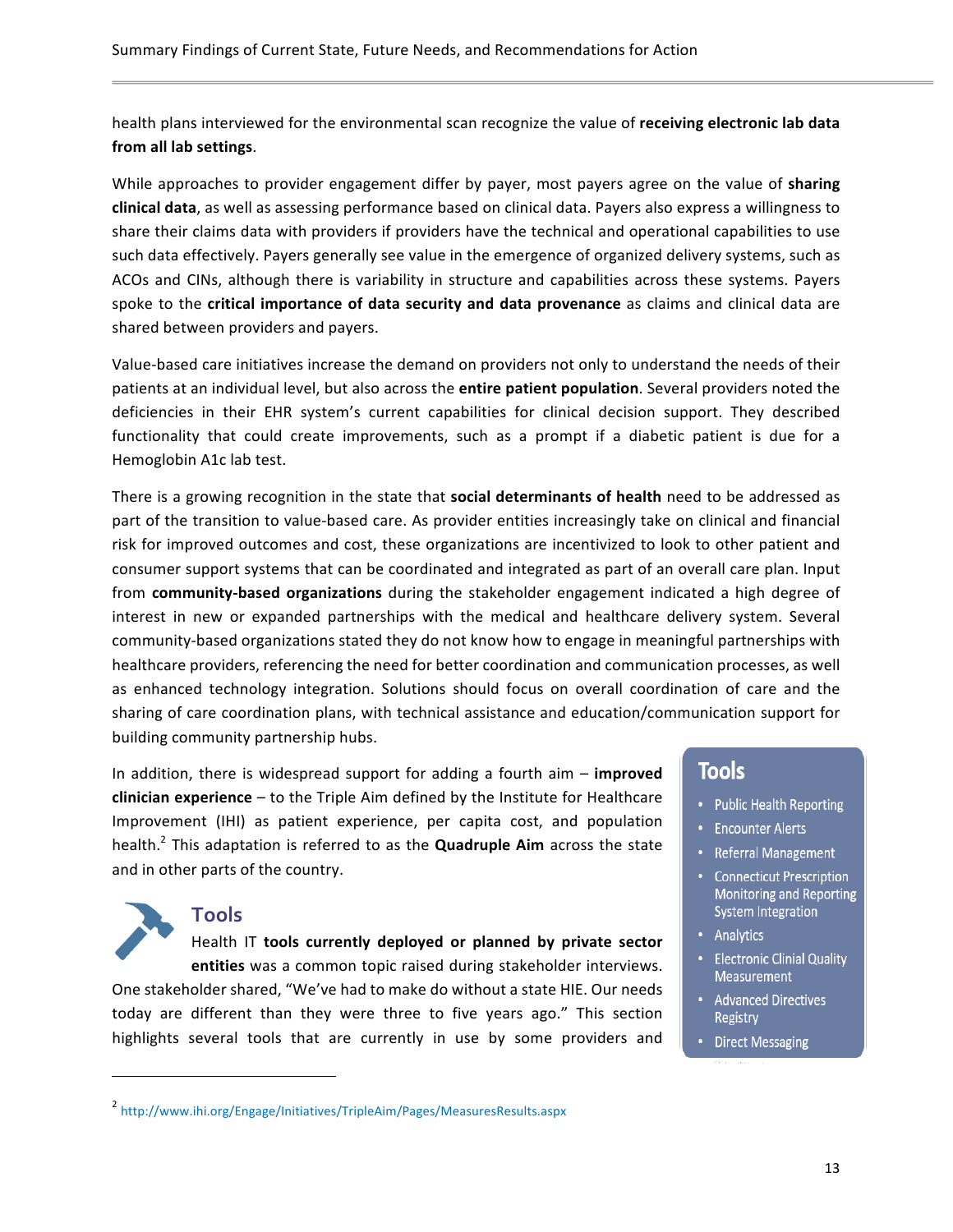organizations, and other tools identified by stakeholders as desirable for improving coordinated care delivery, measuring quality, and enabling value-base payment models in the future.

#### *Electronic Health Record (EHR) Systems*

Health systems have had success in the **adoption of EHRs** for their hospitals and employed physicians. Providers have also adopted EHRs, but the vendor platforms for providers are much more diverse than those adopted by health systems. LTPAC providers, as reported by a survey conducted as part of the Environmental Scan, have achieved an adoption rate over 80%. Meaningful Use (MU) funds to support EHR adoption were not available for behavioral health providers, yet there are notable examples in the state of adoption by this stakeholder group to improve quality and better understand outcomes and performance.

Regardless of stakeholder domain, EHR users stated a **preference for working within their EHR environment** whenever possible. They spoke to the inefficiency of having to log into a different portal to obtain needed data. Most EHRs have an integrated Direct messaging utility. Health system EHR vendors have some capacity for **interoperability with eHealth Exchange<sup>4</sup>** , enabling data exchange with federal agencies such as the US Department of Veterans Affairs (VA) and the Social Security Administration (SSA), though only one hospital in Connecticut is currently an eHealth Exchange Participant. Ambulatory providers across the country have far less participation in eHealth Exchange.

Trust is widely viewed as foundational to any initiative in interoperability and HIE. Principles of trust have been established at a national level and the 21<sup>st</sup> Century Cures Act calls for a continued federal role in the promotion and regulation of interoperability. There is a specific call for public/private collaboration to establish a "trusted exchange framework, including a common agreement among health information networks nationally."<sup>3</sup> In addition to embracing principles of trust and appropriate trust agreements, successful health information organizations employ best practices in conducting their governance responsibilities. These practices include transparency, representation of stakeholders on the governing body, and accountability to those whom they represent.

#### *Data Exchange Tools*

 

**National interoperability initiatives** were observed by interviewees as delivering some measure of current value and representing strong potential for future value. Specifically, CommonWell and Carequality are notable. Carequality provides a national, consensus-built interoperability framework to enable exchange between and among health data-sharing networks. CommonWell is a non-profit trade association of health IT companies working together to create universal access to health data nationwide. CommonWell and CareQuality both support query-based information exchange and signed an agreement in December 2016 for CommonWell to become a Car*e*quality implementer. This development has enormous potential to rapidly scale connectivity across the country, particularly for ambulatory care providers.

Most providers and health systems, and many behavioral health and LTPAC providers, have **Direct secure messaging capabilities** for HIPAA-compliant communication with other provider entities. However, these

<sup>3</sup> https://www.healthit.gov/sites/default/files/trustframeworkfinal.pdf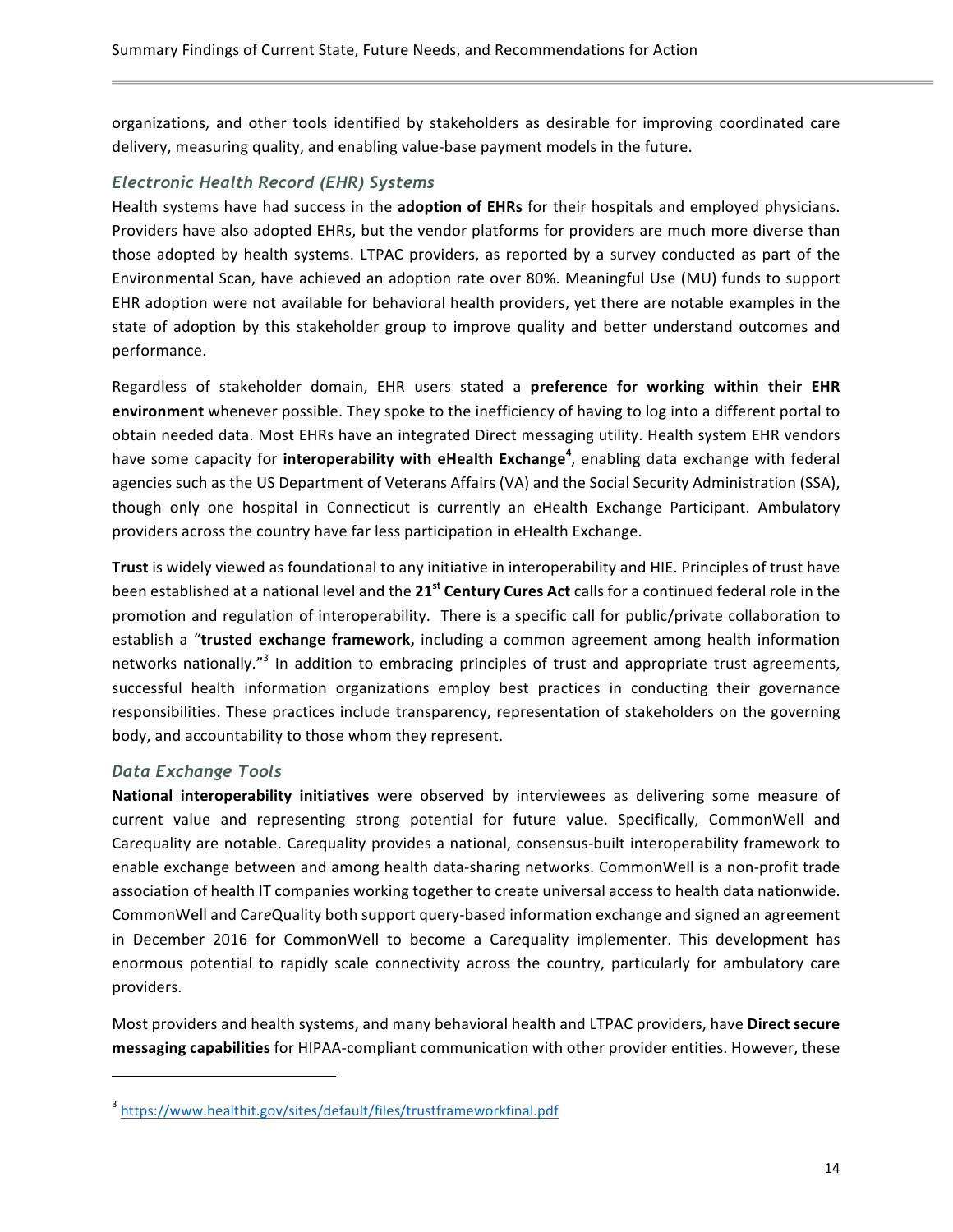capabilities could be characterized as sub-optimal due to two factors. First, there is a **lack of a common directory of Direct electronic addresses** that would enable one provider entity to find the Direct address of another provider entity with whom to communicate. This need could be addressed through a statelevel initiative to create a directory of Direct addresses. There is also a **lack ofstandardization and training** in how Direct messaging could be integrated into organizations' workflows to support activities such as referral coordination.

There is an opportunity for Connecticut healthcare organizations to **collaborate on the preferred content of shared clinical data** with other providers during the consultation and referral processes, and work with EHR vendors as consortia to improve the functionality of Direct messaging within EHR systems. Direct messaging can also provide an **enhanced secure communication tool to clinical and community-based organizations without an EHR system** through internet-based services.

**Encounter alerts** was a topic of optimism and concern for stakeholders. There are two primary encounter alert platforms in use today: PatientPing (offered in partnership with the Connecticut Hospital Association), and Project Notify (provided by DSS for only Medicaid providers). Three concerns related to encounter alerts were frequently expressed. First, there should be a seamless and efficient way to gain access to **more robust clinical data** related to an encounter once a provider has been alerted. Second, while encounter alerts are generally viewed as positive, **multiple encounter-alerting platforms will be burdensome** to both health systems and providers. Third, **cost of receiving encounter alerts** will be a barrier to implementation for all patients.

#### *Medication-related Tools*

**e-Prescribing** is widely recognized as one of the more successful examples of HIE in the state, largely driven by the success of Surescripts in creating a gateway connecting pharmacies and prescribers. Most providers have e-prescribing functionality built into their EHR systems. This functionality enables the prescriber to check **medication history** through seamless access to medication data in retail pharmacy and Pharmacy Benefit Manager (PBM) databases. Because medication history can usually be consumed as structured, discrete data into the provider's EHR, **clinical decision support** (such as drug-drug and drugallergy alerts) is enabled.

**Opioids** are widely cited as a significant public health issue in Connecticut. The **Connecticut Prescription Monitoring and Reporting System (CPMRS)** allows providers to access controlled prescription data both within and outside the state. This generally occurs through a **portal provided by Appriss**, the vendor contracted by the State to operate the technology for the CPMRS. Providers view the **CPMRS data as valuable** and essential to meet the State's requirements for prescribed opioids and related drugs. However, the use of a separate portal is not ideal from a clinical workflow standpoint, and often results in lower utilization and adoption by providers. Two organizations are piloting interfaces with the CPMRS that enable single sign-on (SSO) for a user within their own EHR, and initial impressions of this interface functionality are positive. The **possibility of Surescripts enabling the CPMRS database** to allow prescribers to access controlled medication histories within the e-prescribing workflow (like PBMs and retail pharmacy medications) is also a current discussion. This potential approach is viewed positively, although one provider stated that the need for opioid data often comes during patient evaluation before the actual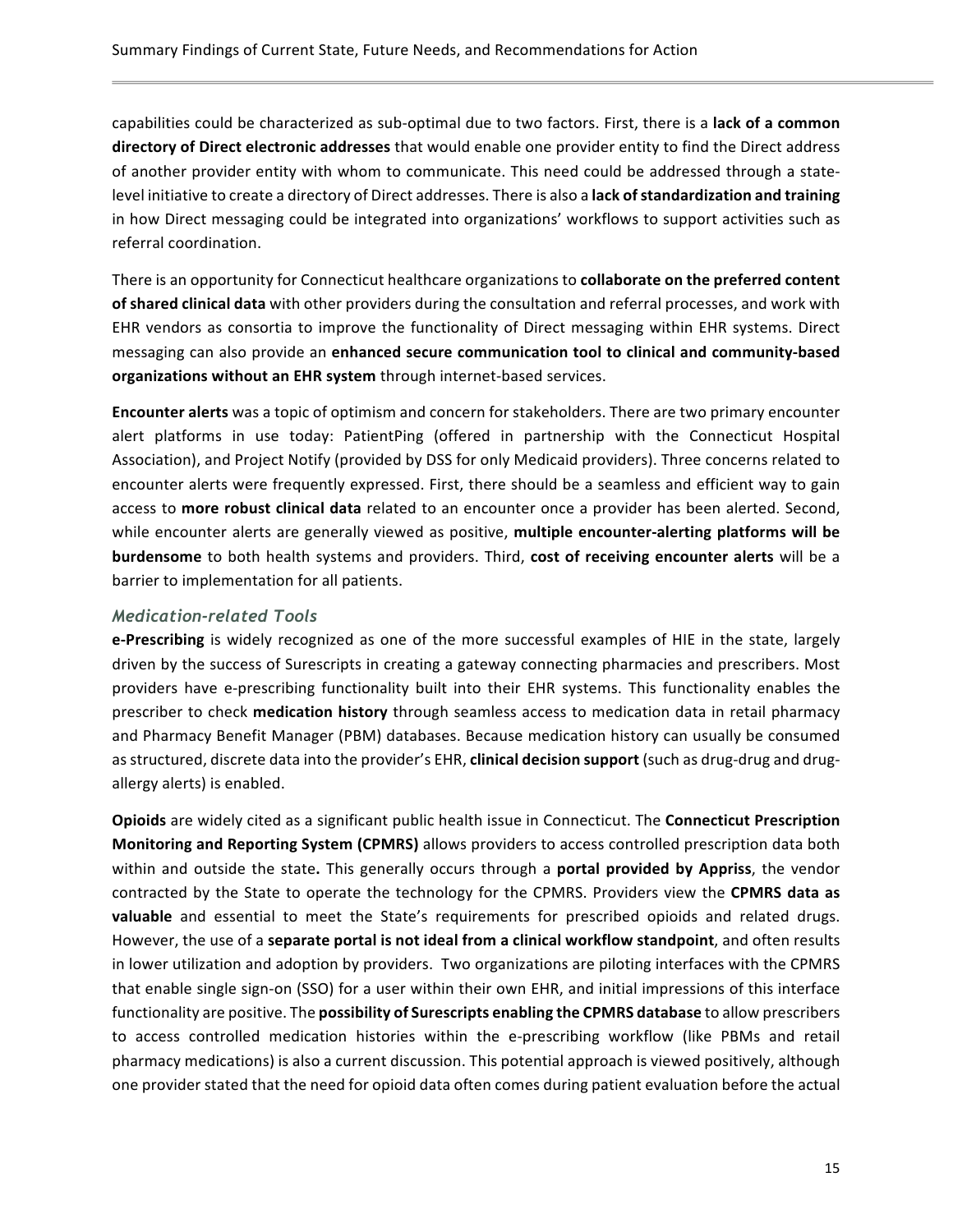prescribing process. The Veterans Administration Connecticut Healthcare System made special note of **the importance of access to opioid prescription data** for their patient population.

#### *Analytic Tools*

Increasingly, **providers have implemented analytics tools** to better understand patient outcomes, gaps in care, and other population health measures. Often, these tools are obtained through the provider's EHR vendor, such as Epic's Healthy Planet module, Cerner's Cloudera enterprise data hub, or athenahealth's Population Health knowledge hub. However, many providers also describe an approach of using an external data warehouse with population-level analytics tools populated with clinical and billing data. In some cases, these tools are used to support data reporting.

Reporting requirements is a topic of great interest for stakeholders. Without exception, there is support for simplifying the report of electronic clinical quality measures (eCQMs). In the current state, providers report in a variety of formats, and the measures themselves (even for the same health condition or disease) sometimes vary by the entity requiring the data. The concept of extract once, report to many was endorsed by interviewees, with the desired future state being a statewide quality measurement **system** that reduces the burden of reporting to numerous quality programs and/or multiple value-based contracts. Stakeholders also see long-term value in considering quality measures based on varied sources of data, such as educational systems, the Connecticut corrections system, environmental and public health systems, community-based organizations, and patient-generated data, in addition to claims and clinical data from EHRs.

#### *Identity Management Tools*

Several of the large health systems and health plans acknowledge the onerous efforts needed to maintain **accurate provider directories**. Many stakeholders expressed enthusiasm for a **statewide healthcare directory** that can serve as an authoritative source of truth for demographic and other identifying information on providers and organizations providing healthcare and health support services in Connecticut, although interviewees recognize that there will likely be a need for regulatory or contractual requirements to ensure data is updated on a timely basis. Interviewees expressed concern regarding missing data due to Medicaid eligibility status changes, commercial health plan annual changes, and outof-network utilization. Linking a statewide healthcare directory and a statewide master person index, through methods of **attribution between providers and their patients,** is recognized by many organizations as having high value for addressing key business needs.



#### **Governance**

While governance of HIE services was not a common theme among stakeholder interviews, there were a number of topics discussed that serve to inform governance considerations and decisions.

**Trust** is widely viewed as foundational to any initiative in interoperability and health information exchange. There is a prevalent sense of frustration among stakeholders regarding the State's previous efforts to implement HIE services

#### **Governance**

- Trust
- Confidence
- Value
- Scarce Resources
- Decision Criteria
- Stakeholder Engagement
- Emerging Opportunities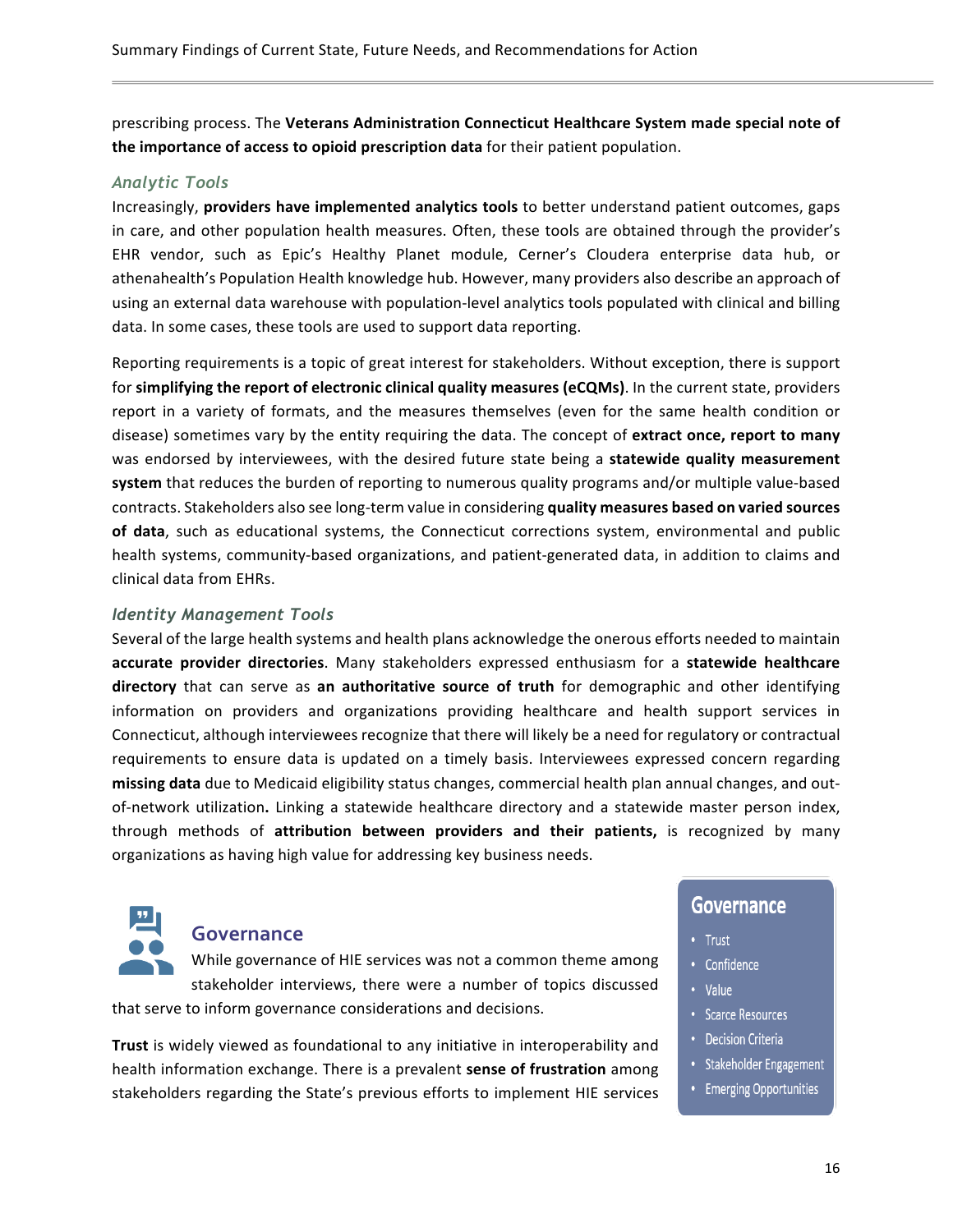and an apparent lack of coordination across state agencies with respect to their health IT assets. Some stakeholders cited current and past efforts by the State as a source of confusion, including the proposed eCQM engine for Medicaid (Zato Health), and the alert notification system specific only to Medicaid beneficiaries (Project Notify). Stakeholders cited a lack of clear and timely information about these two initiatives

Similarly, providers and hospitals in Connecticut are not satisfied with public health reporting and this was routinely ranked as a high priority and necessary improvement for the State. Many interviewees expressed concern about the insufficient functionality of the Department of Public Health (DPH) technology applications, particularly about the Connecticut Immunization Registry and Tracking System (CIRTS). It was reported that the Centers for Disease Control (CDC) sent DPH a gap analysis that the CIRTS registry was not meeting standards required to support bi-directional exchange, and that the American Immunization Registry Association (AIRA) has also issued questions to DPH about the gaps in CIRTS functionality.

Stakeholder interviews included many state agencies with numerous top-ranking management as well as program staff members, providing input on the State's current health IT systems. These systems included eligibility determination for various programs and payment systems lacking infrastructure to provide client services to the people of Connecticut. Alignment, transparency of efforts, and improved coordination between state agencies for deployment of healthcare technology systems were cited as opportunities for improvement.

Stakeholders' confidence in the State's ability to successfully implement HIE services is low across all sectors. Some stakeholders recommended that early wins would be helpful in restoring confidence. Many **commended the stakeholder engagement** as an effective means for strategy development and expressed **encouragment for the leadership shown by the HITO**.

Across all domains, stakeholders spoke to scarce resources. Expressed in various ways, most reported they do not have time, money, staff, or energy to participate in a State-sponsored HIE unless there are tangible benefits greater than the accompanying costs. Many address this by speaking of **value creation**. This might take a number of forms, such as workflow efficiency, enhanced clinical decision-making, or realization of performance incentives.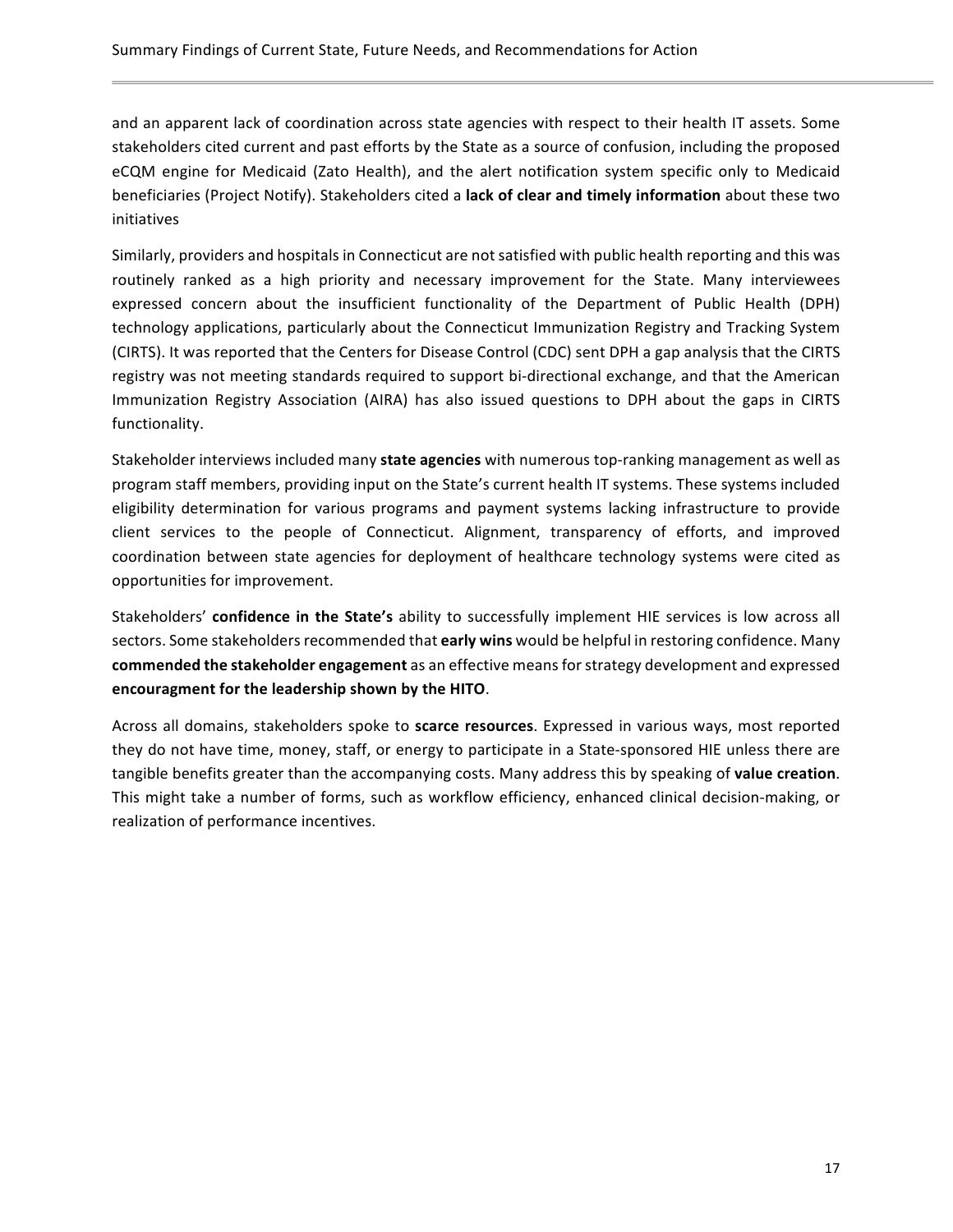# **Themes and Considerations**

The following themes and considerations represent the distillation of input from stakeholders, documentation reviewed throughout the environmental scan, and the subject matter expertise of CedarBridge Group.

#### **1. The Patient is the North Star**

Consistent with the priority and focus of PA 16-77, one stakeholder coined the phrase, "the patient is the North Star." The interests of **patients and consumers** must always be considered foremost and provide a guiding compass in any decisions related to health IT and HIE. Specific areas of importance include:

- **Privacy, security, and confidentiality;**
- **Consumer engagement** and tools for better management of one's health and healthcare in partnership with the care team;
- Patient **access to integrated clinical data,** versus patient portals tethered to a single EHR; and
- **Quality and price transparency.**

#### **2. "Skate to where the puck is going to be, not where it has been." (Wayne Gretzky)**

**Significant effort has gone into query-based exchange initiatives** over the past decade, with over \$550 million in federal funds invested in state-level HIE through the ONC. While Connecticut has previously struggled to successfully launch statewide HIE services, it is also true that most existing statewide HIEs across the nation are not yet operating as self-sustaining technology service providers. Many astute observers would conclude that efforts to establish robust query-based HIEs have not been realized.

On the national level, **eHealth Exchange** boasts participants representing over 65% of all hospitals in the US, and while the network provides connectivity to the US Department of Veterans Affairs, Department of Defense, and Social Security Administration health records systems, the utilization of the network, outside of these government-related use cases, has been slow to materialize. However, promise is offered in vendor-backed interoperability initiatives such as **CommonWell and Car***e***quality**. In addition, there is an increasing use of application program interfaces (APIs) that support integration and interoperability.

These considerations lead to the recommendation that there is no compelling reason for Connecticut to spend its scarce resources on a mechanism for basic query-based exchange because credible organizations offer services that are already in use in the state that can be leveraged.

Strong consideration should be given to the creation of robust **identity management services**. These include a **statewide healthcare directory** that can become a reliable source of truth for demographic and other identifying information on healthcare providers and organizations, as well as key providers of community support services. The directory should be linked to a statewide master person index (MPI) and **attribution services** with capabilities to map care relationships between providers and patients/consumers.

Similarly, any system or service implemented by the State will need capabilities for **data stewardship and** data normalization. These capabilities, in addition to others such as protecting the security and privacy of protected health information (PHI), must be considered **table stakes** that will be required of any system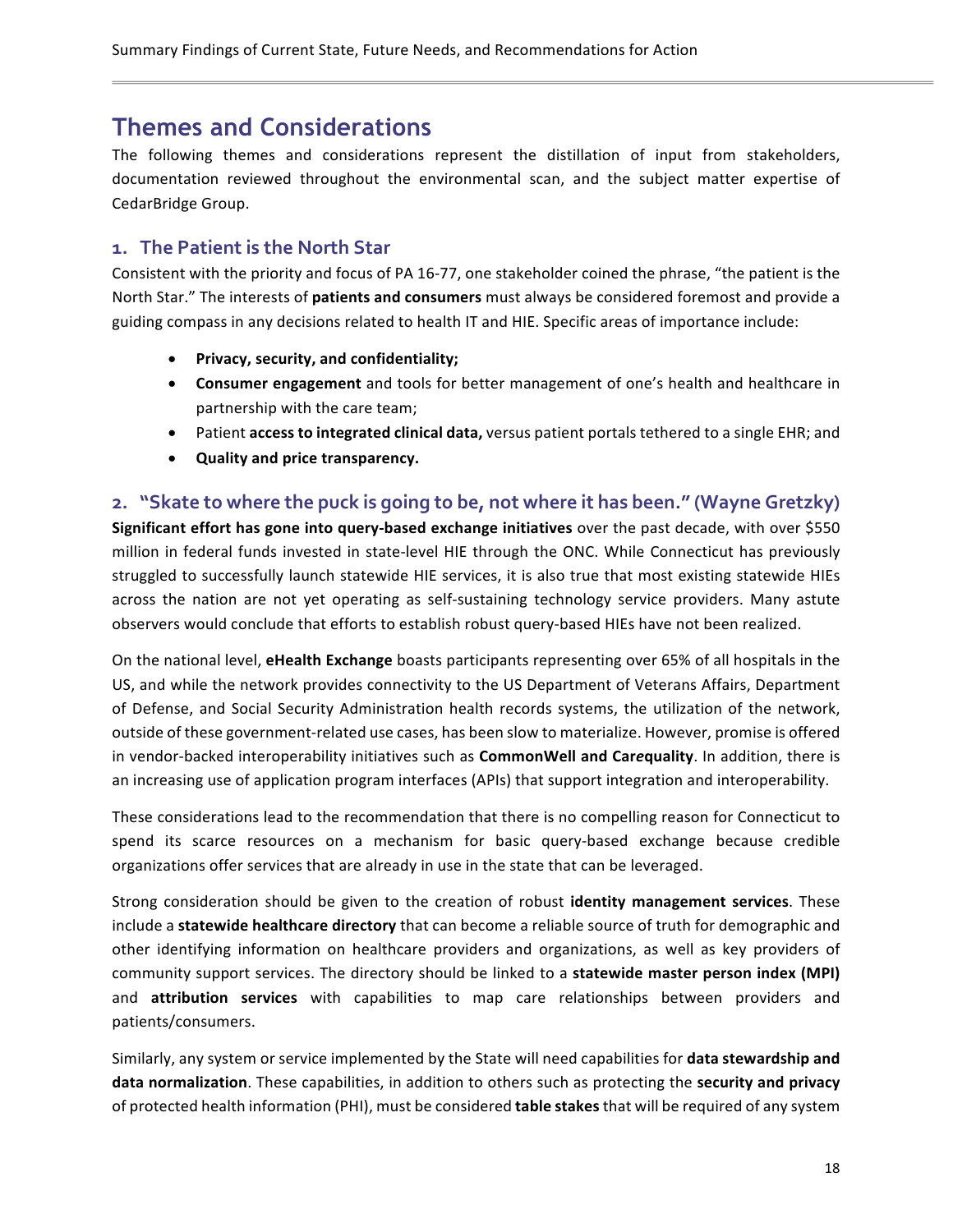or service operated by, or on behalf of, the State. These table stakes will, in part, be codified through data use agreements, defining terms and conditions for data exchange in the state.

The various initiatives and capabilities will ultimately result in a **network of networks** approach to interoperability in the state. Individual interoperability initiatives will continue to support the business needs of their respective constituencies. Even with unique HIE offerings like Epic's CareEverywhere, or broader HIE efforts like the Connecticut State Medical Society (CSMS) tool hosted by Kansas Medical Mutual Insurance Company (KaMMCO), stakeholders agree additional benefits can be derived by the provision of shared identity services. Ultimately, interoperability across these individual initiatives will create synergy and value beyond what any one initiative could achieve on its own. Certain *rules* of the road should ensure that policies and procedures are followed, to ensure privacy and security of data exchange and that standards are adopted and implemented on a consistent basis by entities engaged in interoperability in the state. These rules could take the form of qualifying criteria for organizations desiring to participating in HIE and interoperability in the state, and for those who will want to utilize the core technology of identity management and other services offered by the State.

#### **3. No stakeholder left behind**

There is widespread recognition that whole-person care requires an expanded notion of who is on the healthcare team. Many stakeholders, including **behavioral health providers, LTPAC providers, and community-based organizations can contribute to a more value-driven healthcare system, but specific** actions must be taken to redesign current processes of care and communications for that contribution to occur. Connecticut should implement methods to support care coordination, including the ability to **securely** share care coordination plans across all those participating in the support and care of patients/consumers. 

#### **4. Workflow, workflow, workflow**

Across the healthcare landscape, providers are under intense and growing pressure to increase the efficiency and effectiveness of care delivery. At the same time, support is growing to add a fourth component to the Triple Aim (as defined by the IHI) of population health, experience of care, and per capita cost. That goal is to *improve the work life of healthcare providers*, including clinicians and staff. Providing a suite of integrated and effective workflow tools will contribute immeasurably to this goal. Of primary consideration should be the following:

- **eCQMs:** Connecticut should establish a standardized approach to reporting eCQMs in support of value-based care, which would benefit from better harmonization of payers around a core set of measures.
- **CPMRS:** Connecticut should further integrate this important database into the e-prescribing workflow of providers.
- **Public Health Reporting:** Connecticut should establish the means for efficient electronic reporting of immunizations, labs, and syndromic data to the Connecticut Department of Public Health, while enabling CIRTS to communicate bi-directionally with providers.
- Direct Messaging: Connecticut should expand the use of Direct messaging capabilities by: (1) creating a healthcare directory that would include Direct addresses as part of its functionality;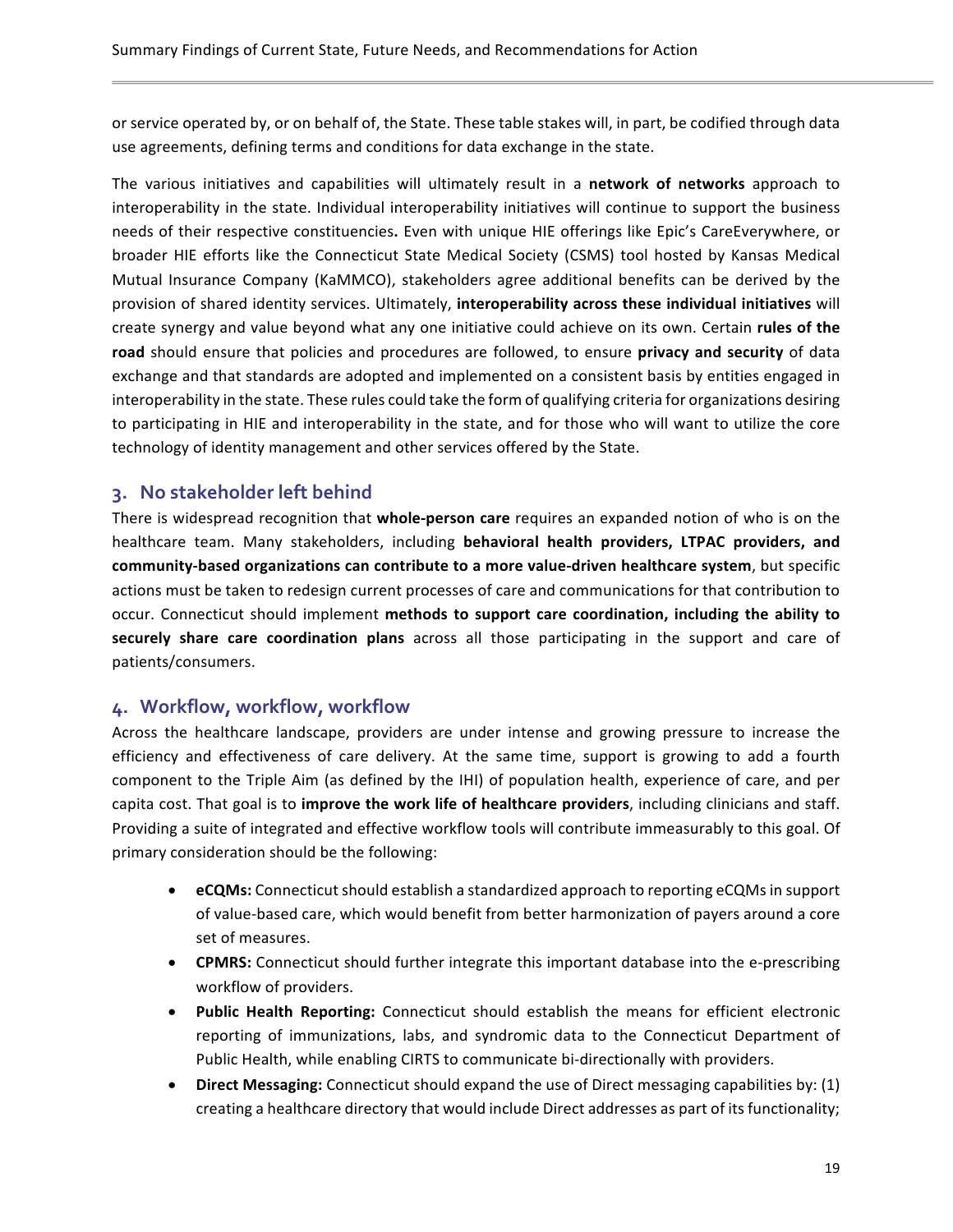(2) standardizing use of Direct messaging to support referral coordination; and (3) promoting the use of Direct messaging for those providers and community organizations that do not have certified EHRs.

#### **5. "Give me a lever long enough and a fulcrum on which to place it, and I shall move the world." (Archimedes)**

Transforming healthcare from fee-for-service to value-based care is an enormous challenge, yet Connecticut already has important **levers in place in the form of ACOs and CINs**. These initiatives are designed to align incentives for meeting Triple Aim objectives. **ACOs and CINs also provide important value in health IT and HIE design.** HIE is never an end unto itself, but rather a means to an end. Concepts of data-sharing and interoperability within an accountable care context can create more tangible value propositions for the stakeholders involved. Connecticut must identify specific strategies for **data-sharing (as needed) within ACOs, as well as data-sharing** *across* **ACOs.** Harnessing market forces that are enabled or enhanced by HIE and interoperability will increase the likelihood of sustainability for whatever services the State chooses to implement.

#### **6. "The future ain't what it used to be." (Yogi Berra)**

Two areas have potential for **future value-creation** for Connecticut. The first is **genomics and precision medicine**. Certain **foundations are already in place,** such as academic medical centers, labs, and technology incubators. Precision medicine is already impacting certain areas of clinical decision-making, and those areas will only grow in the future. Nonetheless, it is uncertain how genomic data will be shared across provider entities and how such data will be integrated into EHRs and clinical decision support tools. Connecticut should consider the **opportunity for national leadership and economic development** in this arena.

In addition, **bring your own device (BYOD)** is still an emerging concept, whether in the form of homemonitoring, wearable devices, or implantable devices. How devices are deployed in the state and how data from those devices are integrated into EHRs and other data systems remains to be determined. This is recommended as an **area of future study** for the State.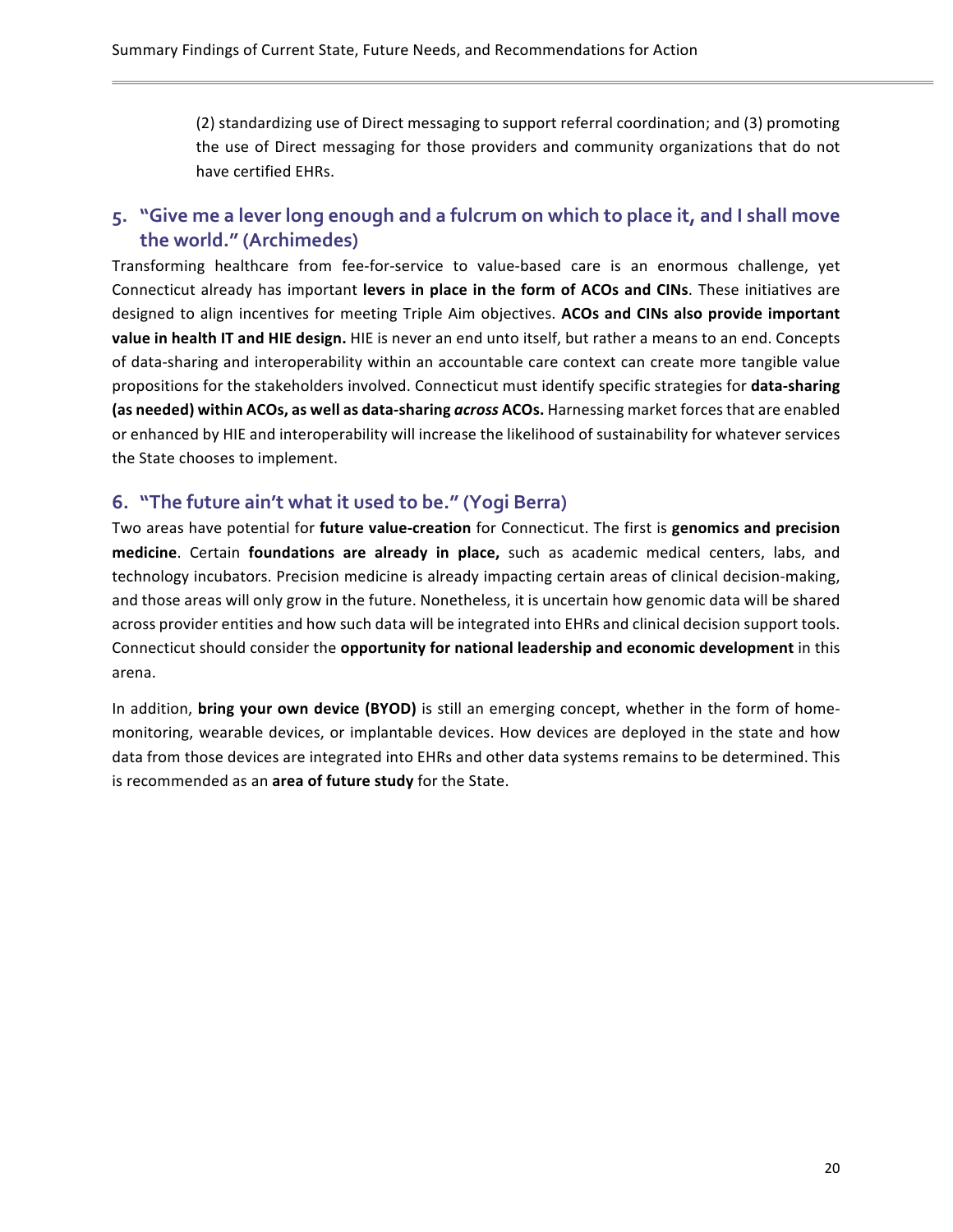# **Recommendations**

The following recommendations are the distillation of input from stakeholders, documentation acquired through the environmental scan, and the subject matter expertise of CedarBridge Group. These recommendations are intended to provide a foundation for future strategy, policy, and program development.

**1. Connecticut must keep patients and consumers as a primary focus in all efforts to improve health IT or HIE, including addressing health equity and the social determinants of health.**

**2. Connecticut must leverage, not duplicate, existing interoperability initiatives; and provide technical assistance, education, and coordinated communication to all stakeholders using health IT and HIE services.**

**3. Connecticut must establish "rules of the road" to provide an appropriate governance framework.**

**4. Connecticut must implement core technology that complements and interoperates with systems currently in use by private sector organizations.**

**5. Connecticut must support provider organizations and networks that have assumed accountability for quality and cost.**

**6. Connecticut must ensure that basic mechanisms are in place for all stakeholders to securely communicate health information with others involved in a patient's care and treatment.**

**7. Connecticut must implement workflow tools that will improve the efficiency and effectiveness of healthcare delivery.**

**8. State agencies must charter and implement a Health IT Steering Committee, chaired by the HITO, staffed by the HIT PMO, and reporting to the legislative and executive branches.**

**9. Connecticut should establish or designate a neutral, trusted organization, representing public and private interests, to operate agreed-to statewide HIE services.**

In conclusion, Connecticut has a unique opportunity to leverage health IT and HIE in support of its journey to value-based care. Stakeholders have made many advancements in health IT, however collaborative effort is still needed to advance technical standards and process re-design in the state. Stakeholder engagement efforts can begin to lay the foundation for the State and all its stakeholders to be successful in the important work that lies ahead.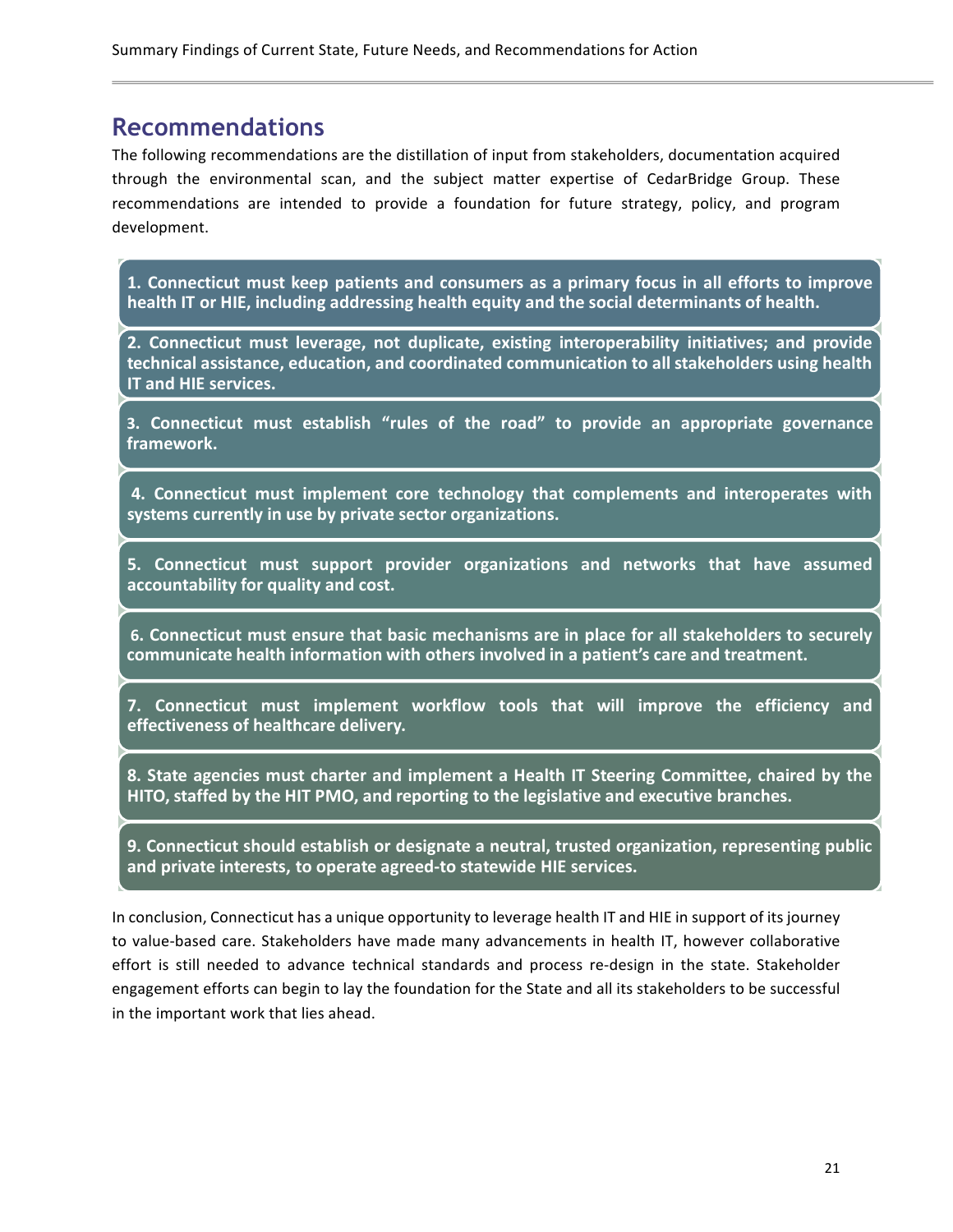# **Appendix A: Glossary**

| <b>Term</b>            | <b>Definition</b>                                                                                                                                                                                                                                                                                                                                                                                                          |  |
|------------------------|----------------------------------------------------------------------------------------------------------------------------------------------------------------------------------------------------------------------------------------------------------------------------------------------------------------------------------------------------------------------------------------------------------------------------|--|
| 42 CFR Part 2          | 42 CFR Part 2 is a federal regulation that applies to all records relating<br>to the identity, diagnosis, prognosis, or treatment of any patient in a<br>substance abuse program that is conducted, regulated, or directly or<br>indirectly assisted by any federal department or agency, and<br>establishes how consent for those records must be managed.                                                                |  |
| <b>ACO</b>             | Accountable Care Organization. An ACO is a healthcare organization<br>characterized by a payment and care delivery model that seeks to tie<br>provider reimbursements to quality metrics and reductions in the total<br>cost of care for an assigned population of patients.                                                                                                                                               |  |
| <b>AMH</b>             | Advanced Medical Home. The AMH program is an initiative being<br>implemented through the Connecticut SIM PMO. This program assists<br>primary care practices within Advanced Networks to become patient-<br>centered medical homes.                                                                                                                                                                                        |  |
| <b>CareQuality</b>     | CareQuality is a national public-private collaborative that facilitates<br>agreement among diverse stakeholders to develop and maintain a<br>common interoperability framework enabling exchange between and<br>among data-sharing networks. CareQuality is coordinated by The<br>Sequoia Project.                                                                                                                         |  |
| <b>CCIP</b>            | Community and Clinical Integration Program. CCIP is an initiative<br>developed as part of the Connecticut State Initiative Model to provide<br>a set of care delivery standards and technical assistance intended to<br>enable Advanced Networks and Federally Qualified Health Centers to<br>deliver care that results in better health outcomes at lower costs for<br>Medicare, Medicaid, and commercial plan enrollees. |  |
| <b>CINs</b>            | Clinically Integrated Networks. As healthcare systems transition to<br>value-based care, they might reorganize into a clinically integrated<br>network to allow for employed and affiliated providers to jointly<br>negotiate with payers. Development of this kind of network means<br>developing a team of primary care and specialty physicians to<br>actively participate in a streamlined care delivery model.        |  |
| <b>CommonWell</b>      | CommonWell is a non-profit trade association of EHR vendors working<br>to achieve cross-vendor interoperability that assures provider access<br>to personal health information.                                                                                                                                                                                                                                            |  |
| <b>Community-based</b> | Organizations or institutions who are not traditional healthcare                                                                                                                                                                                                                                                                                                                                                           |  |
| <b>Organizations</b>   | providers but whose work intersects with the healthcare system.                                                                                                                                                                                                                                                                                                                                                            |  |
| <b>CMS</b>             | Centers for Medicare and Medicaid Services. CMS is the federal agency<br>within the US Department of Health and Human Services (HHS) that<br>administers the Medicare program and works in partnership with state                                                                                                                                                                                                          |  |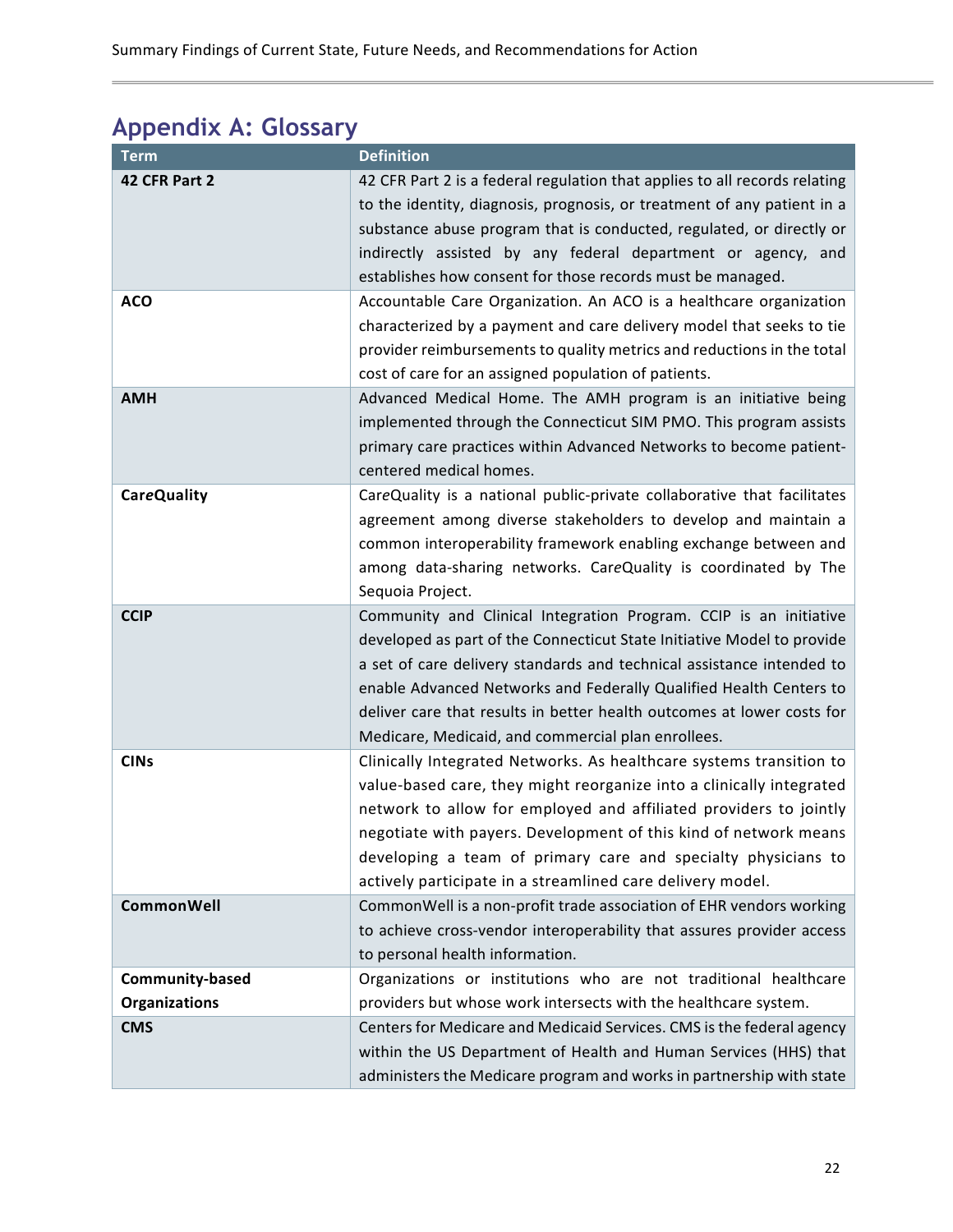| <b>Term</b>             | <b>Definition</b>                                                                                                                                                                                                                                                                                                                                                                                           |
|-------------------------|-------------------------------------------------------------------------------------------------------------------------------------------------------------------------------------------------------------------------------------------------------------------------------------------------------------------------------------------------------------------------------------------------------------|
|                         | governments to administer Medicaid, the Children's Health Insurance<br>Program (CHIP), and health insurance portability standards.                                                                                                                                                                                                                                                                          |
| <b>CPMRS</b>            | Connecticut Prescription Monitoring and Reporting System. The                                                                                                                                                                                                                                                                                                                                               |
|                         | CPMRS is a state-run electronic database used to track the prescribing<br>and dispensing of controlled prescription drugs to patients.                                                                                                                                                                                                                                                                      |
| <b>Direct Messaging</b> | Direct messaging is a secure, encrypted web-based communication<br>system for physicians, nurse practitioners, physician assistants, and<br>other authorized users to share protected health information.                                                                                                                                                                                                   |
| eCQM                    | Electronic Clinical Quality Measures. eCQMs are tools that help<br>measure and track the quality of health care services provided by<br>providers within the healthcare system. To report CQMs electronically<br>from a her, electronic specifications must be developed for each CQM.<br>The specifications can be captured or stored in the EHR so that the data<br>can be sent or shared electronically. |
| eHealth Exchange        | The eHealth Exchange, formerly the Nationwide Health Information<br>Network Exchange, is a community of exchange partners (including<br>federal agencies, private healthcare organizations, and HIEs), that<br>share information under a common trust framework and a common<br>set of rules. The Sequoia Project is the non-profit organization under<br>which the eHealth Exchange operates.              |
| <b>EHR</b>              | Electronic Health Record. An EHR is an electronic version of a patient's<br>medical history, maintained by a provider over time, which usually<br>includes key clinical data relevant to that person's care under a<br>particular provider, including demographics, progress notes, problems,<br>medications, vital signs, past medical history, immunizations,<br>laboratory data, and radiology reports.  |
| <b>Encounter Alerts</b> | An encounter alert is a notification sent to an attributed provider<br>that a patient has been admitted, discharged, or transferred from a<br>hospital.                                                                                                                                                                                                                                                     |
| e-Prescribing           | e-Prescribing is a provider's ability to electronically send a<br>prescription directly to a pharmacy from the point of care.                                                                                                                                                                                                                                                                               |
| <b>Health Equity</b>    | Health equity is the attainment of the highest level of health for all<br>people. Achieving health equity requires valuing individuals equally<br>with focused and ongoing societal efforts to address avoidable<br>inequalities, historical and contemporary injustices, and the<br>elimination of health and health care disparities. <sup>4</sup>                                                        |

 

 $^4$  U.S. Department of Health and Human Services, Office of Minority Health. (2011, April). National Stakeholder Strategy for Achieving Health Equity. doi: https://minorityhealth.hhs.gov/npa/files/Plans/Toolkit/NPA\_Toolkit.pdf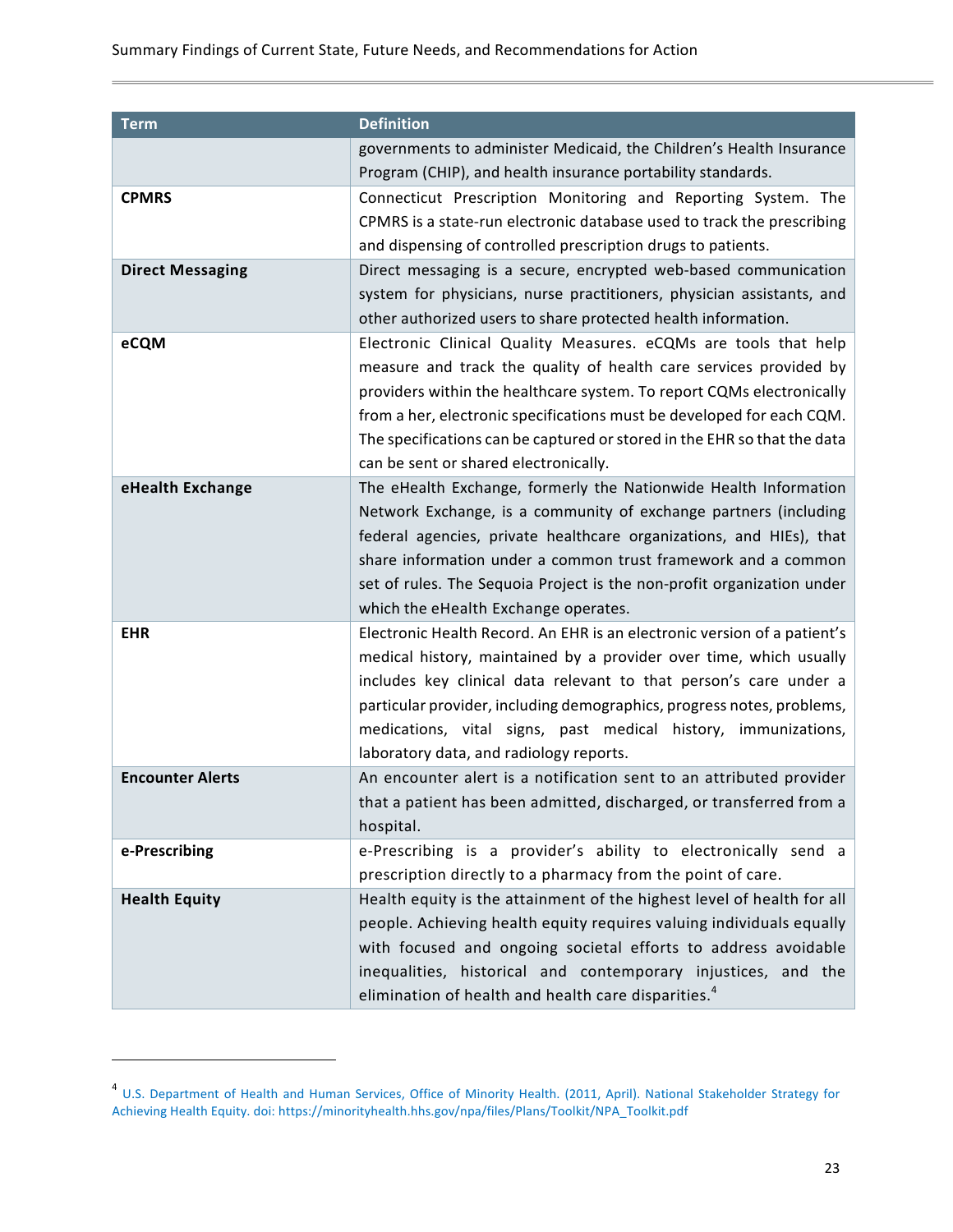| <b>Term</b>                        | <b>Definition</b>                                                                                                                                                                                                                                                                                                                                                                                                                                                                                                                                                                                                                                                                                                                                                                     |  |
|------------------------------------|---------------------------------------------------------------------------------------------------------------------------------------------------------------------------------------------------------------------------------------------------------------------------------------------------------------------------------------------------------------------------------------------------------------------------------------------------------------------------------------------------------------------------------------------------------------------------------------------------------------------------------------------------------------------------------------------------------------------------------------------------------------------------------------|--|
| HIE                                | Health Information Exchange. The term "HIE" can be used as a verb<br>(the electronic exchange of health-related data) or as a noun<br>(organizations dedicated to the secure exchange of health-related<br>data). HIE organizations (or groups of organizations) are responsible<br>for coordinating the exchange of protected health information in a<br>region, state, or the nation. HIEs are also known as Health Information<br>Organizations (HIOs).                                                                                                                                                                                                                                                                                                                            |  |
| <b>HIPAA</b>                       | Health Information Portability and Accountability Act. The HIPAA<br>Privacy Rule establishes national standards to protect individuals'<br>medical records and other personal health information and applies to<br>health plans, healthcare clearinghouses, and healthcare providers that<br>conduct certain healthcare transactions electronically.<br>The Rule<br>requires appropriate safeguards to protect the privacy of personal<br>health information, and sets limits and conditions on the uses and<br>disclosures that may be made of such information without patient<br>authorization. The Rule also gives patients certain rights over their<br>health information, including rights to examine and obtain a copy of<br>their health records and to request corrections. |  |
| <b>Health Information</b>          | The Connecticut Health Information Technology Advisory Council                                                                                                                                                                                                                                                                                                                                                                                                                                                                                                                                                                                                                                                                                                                        |  |
| <b>Technology Advisory Council</b> | provide counsel and input to the HITO. The Council's membership<br>and responsibilities were established through PA 16-77.                                                                                                                                                                                                                                                                                                                                                                                                                                                                                                                                                                                                                                                            |  |
| <b>HITO</b>                        | Health Information Technology Officer. With PA 16-77, the position<br>of the HITO was established and charged with the following:<br>(1) Overseeing the development and implementation of the State-<br>wide Health Information Exchange; (2) coordinating the state's health<br>IT and HIE efforts to ensure consistent and collaborative cross-agency<br>planning and implementation; and (3) serving as the state liaison to,<br>and working collaboratively with, the statewide HIE, to ensure<br>consistency between the statewide health IT plan and the statewide<br>HIE and to support the state's health IT and HIE goals; within existing<br>resources and in consultation with the State Health IT Advisory Council.                                                       |  |
| <b>Interoperability</b>            | Interoperability refers to the ability for systems to exchange data and<br>operate in a coordinated, seamless manner.                                                                                                                                                                                                                                                                                                                                                                                                                                                                                                                                                                                                                                                                 |  |
| <b>KaMMCO</b>                      | Kansas Medical Mutual Insurance Company. KaMMCO is a medical<br>professional<br>liability insurance company<br>providing<br>liability<br>insurance for physicians and other health care professionals,<br>medical groups, hospitals, and professional associations.                                                                                                                                                                                                                                                                                                                                                                                                                                                                                                                   |  |
| <b>LTPAC</b>                       | Long-Term Post-Acute Care. Long-term and post-acute care settings<br>include inpatient rehabilitation facilities, assisted living facilities,                                                                                                                                                                                                                                                                                                                                                                                                                                                                                                                                                                                                                                         |  |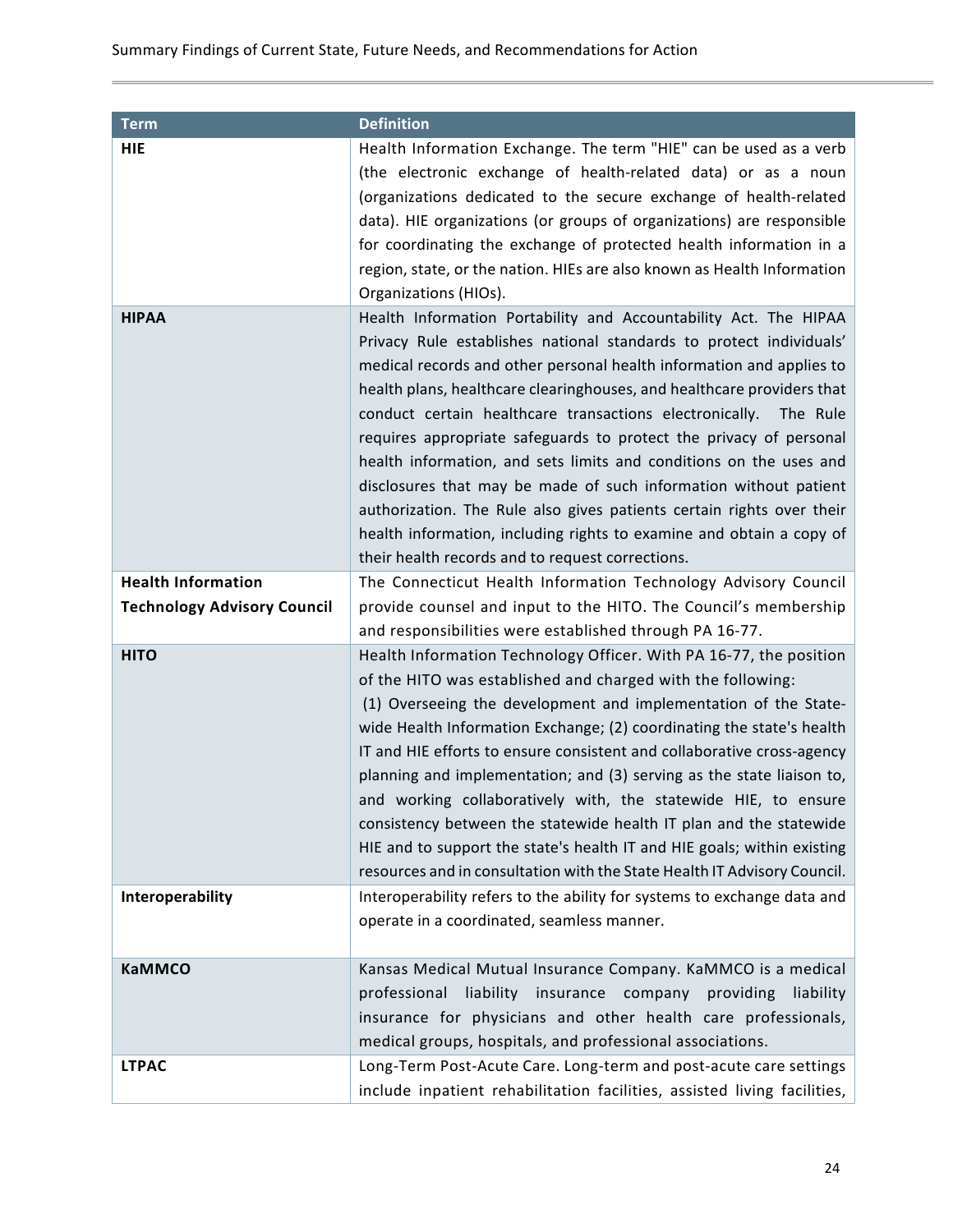| <b>Term</b>                 | <b>Definition</b>                                                                                    |  |  |  |
|-----------------------------|------------------------------------------------------------------------------------------------------|--|--|--|
|                             | skilled nursing facilities, nursing homes, and home health agencies,                                 |  |  |  |
|                             | among others who provide care services to patients for an extended                                   |  |  |  |
|                             | period.                                                                                              |  |  |  |
| <b>MPI</b>                  | Master Patient Index. MPIs store, and cross-reference, unique patient                                |  |  |  |
|                             | identification for every patient in an HIE or health system.                                         |  |  |  |
| <b>MSSP</b>                 | Medicare Shared Savings Program. The MSSP was established by the                                     |  |  |  |
|                             | Affordable Care Act to facilitate coordination and cooperation among                                 |  |  |  |
|                             | providers to improve the quality of care for Medicare Fee-For-Service                                |  |  |  |
|                             | (FFS) beneficiaries and reduce unnecessary costs. Eligible providers,                                |  |  |  |
|                             | hospitals, and suppliers participate in the MSSP by creating or                                      |  |  |  |
|                             | participating in an ACO.                                                                             |  |  |  |
| <b>PBM</b>                  | Pharmacy Benefit Manager. A PBM is a third-party administrator of a                                  |  |  |  |
|                             | prescription drug program. PBMs are primarily responsible for                                        |  |  |  |
|                             | developing and maintaining formularies, contracting with pharmacies,                                 |  |  |  |
|                             | negotiating discounts and rebates with drug manufacturers, and                                       |  |  |  |
|                             | processing and paying prescription drug claims.                                                      |  |  |  |
| PCMH+                       | Patient-Centered Medical Home Plus. PCMH+ is a national, advanced                                    |  |  |  |
|                             | primary care medical home model that aims to strengthen primary                                      |  |  |  |
|                             | care through regionally-based, multi-payer payment reform and care                                   |  |  |  |
|                             | delivery transformation. The program was launched by the Center for                                  |  |  |  |
|                             | Medicare and Medicaid Innovation (CMMI), a division of CMS, in<br>March of 2016.                     |  |  |  |
|                             |                                                                                                      |  |  |  |
| PHI                         | Protected Health Information. PHI refers to all individually identifiable                            |  |  |  |
|                             | health information held or transmitted by a covered entity or its                                    |  |  |  |
|                             | business associate, in any form or media, whether electronic, paper, or                              |  |  |  |
|                             | oral. PHI is protected by the requirements of the HIPAA Privacy Rule.                                |  |  |  |
| <b>Provider Directory</b>   | A provider directory is a listing of healthcare providers or organizations<br>in a directory format. |  |  |  |
|                             | Query-based exchange is the ability for providers to search for and/or                               |  |  |  |
| <b>Query-based exchange</b> | request a patient's health information from another provider.                                        |  |  |  |
| <b>SIM PMO</b>              | Connecticut State Innovation Model Program Management Office. The                                    |  |  |  |
|                             | SIM PMO was established in January 2014 to manage the                                                |  |  |  |
|                             | implementation of the Connecticut Healthcare Innovation Plan. The                                    |  |  |  |
|                             | SIM PMO works collaboratively with consumers, advocates, providers,                                  |  |  |  |
|                             | employers, health plans, and state agencies to achieve their vision to                               |  |  |  |
|                             | establish a whole-person-centered healthcare system that improves                                    |  |  |  |
|                             | community health and eliminates health inequities; ensures superior                                  |  |  |  |
|                             | access, quality, and care experience; empowers individuals to actively                               |  |  |  |
|                             | participate in their health and healthcare; and improves affordability                               |  |  |  |
|                             | by reducing healthcare costs.                                                                        |  |  |  |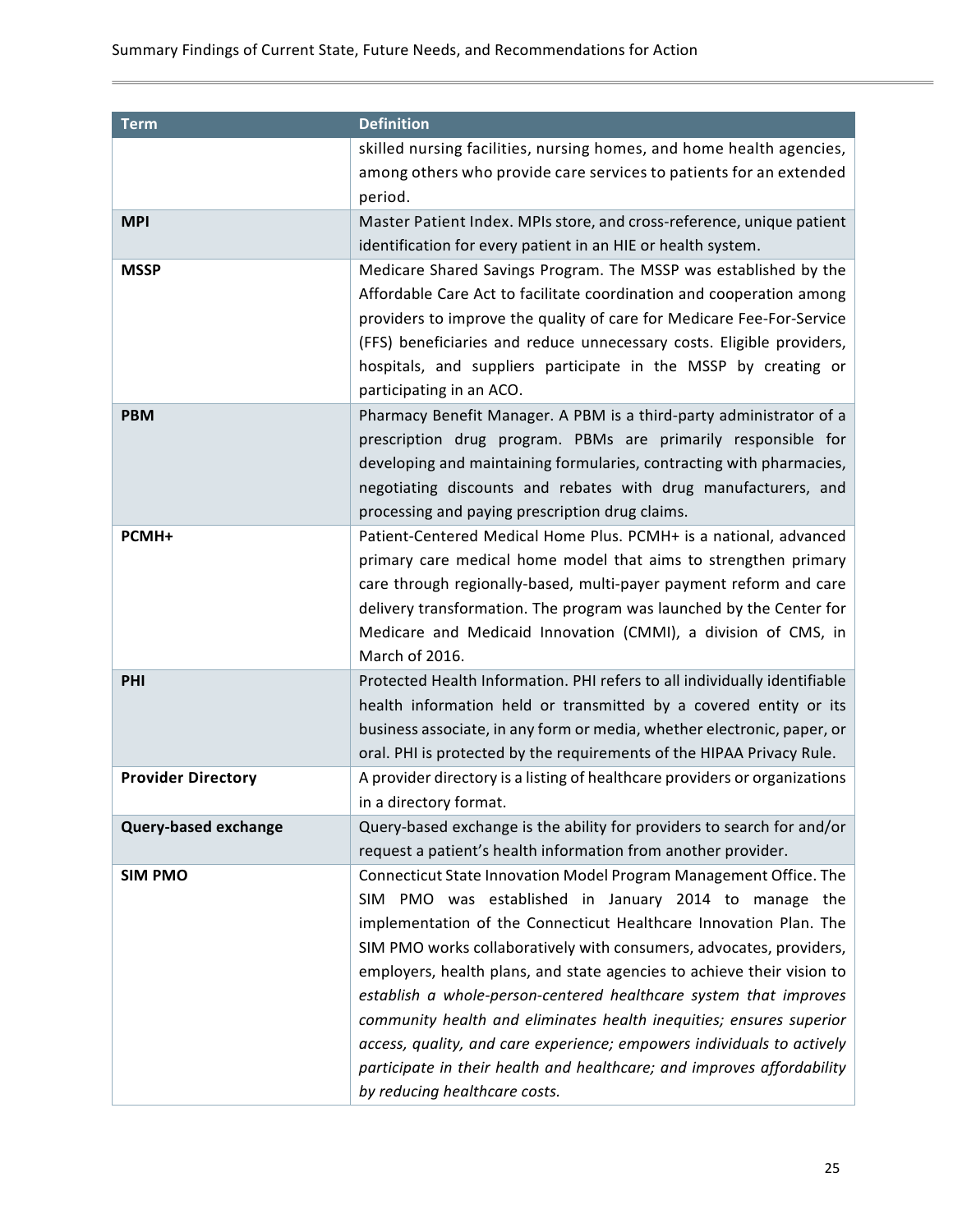| <b>Term</b>                          | <b>Definition</b>                                                           |
|--------------------------------------|-----------------------------------------------------------------------------|
| <b>Social Determinants of Health</b> | Social determinants of health are factors in the environments in which      |
|                                      | individuals are born, live, learn, work, play, worship, and age that affect |
|                                      | a wide range of health, function, and quality-of-life outcomes and risks.   |
|                                      | Examples of social determinants include socioeconomic conditions;           |
|                                      | access to educational, economic, and job opportunities; public safety;      |
|                                      | and access to healthcare services.                                          |
| <b>SSA</b>                           | Social Security Administration. The SSA is an independent agency of         |
|                                      | the US government that administers a social insurance program               |
|                                      | consisting of retirement, disability, and survivors' benefit. The SSA is    |
|                                      | the largest social welfare program in the US.                               |
| <b>Whole-Person Care</b>             | Whole-person care is the coordination of health, behavioral health,         |
|                                      | and social services centered around a patient with the goal of              |
|                                      | improved health outcomes and more efficient and effective use of            |
|                                      | resources.                                                                  |
| VA                                   | US Department of Veterans Affairs. The VA is responsible for providing      |
|                                      | services to US veterans. The VA provides healthcare services and            |
|                                      | benefits programs to former military personnel and their dependents.        |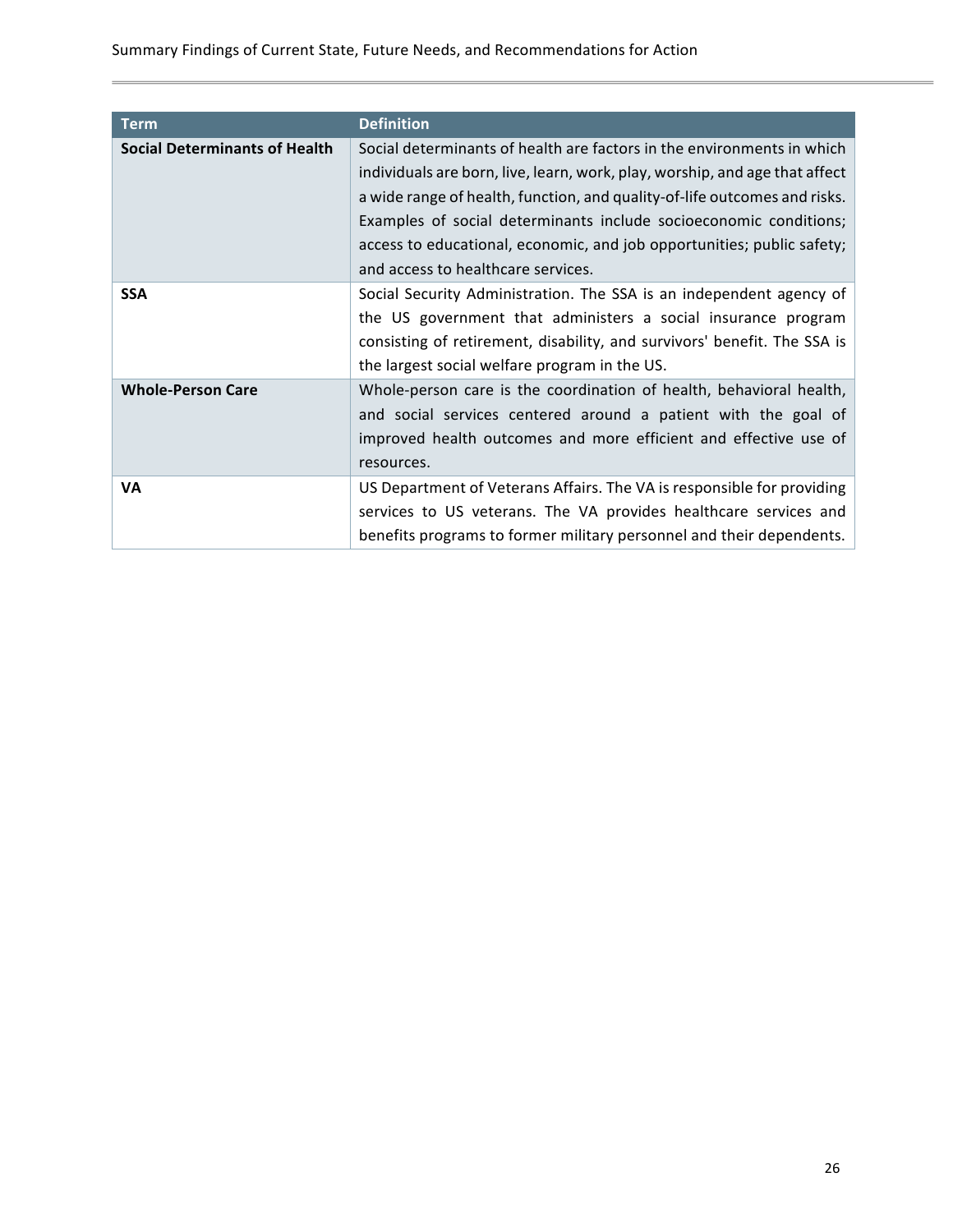# **Appendix B: Stakeholder Organizations and Engagement Type**

|     | <b>Stakeholder Organization</b>                             | <b>Engagement Type</b> |
|-----|-------------------------------------------------------------|------------------------|
| 1.  | <b>Access Health Connecticut</b>                            | Interview              |
| 2.  | Aetna                                                       | Interview              |
| 3.  | Anthem                                                      | Interview              |
| 4.  | Apple Rehab                                                 | Interview, Survey      |
| 5.  | Avalon Health Center at Stoneridge                          | Survey                 |
| 6.  | Avon Health Center                                          | Survey                 |
| 7.  | Beacon Brook Health Center                                  | Survey                 |
| 8.  | Beechwood                                                   | Survey                 |
| 9.  | <b>Bishop Wicke Health Center</b>                           | Survey                 |
| 10. | Bradley Home, The                                           | Survey                 |
| 11. | <b>Bristol Hospital</b>                                     | <b>Focus Group</b>     |
| 12. | Caleb Hitchcock Health Center                               | Survey                 |
| 13. | Cardiology Associates of New Haven                          | <b>Focus Group</b>     |
| 14. | Cigna                                                       | Interview              |
| 15. | <b>Clifford Beers Clinic</b>                                | Interview              |
| 16. | <b>Coalition to End Homelessness</b>                        | Interview              |
| 17. | Community Health Center Association of Connecticut (CHCACT) | Interview              |
| 18. | Community Health Center, Inc.                               | Interview              |
| 19. | <b>Community Health Resources</b>                           | Interview              |
| 20. | <b>Community Medical Group</b>                              | Interview              |
| 21. | Community Mental Health Affiliates, Inc.                    | Interview              |
| 22. | ConnectiCare                                                | Interview              |
| 23. | <b>Connecticut Academy of Family Physicians</b>             | Interview              |
| 24. | <b>Connecticut Association for Healthcare at Home</b>       | Interview              |
| 25. | Connecticut Association of Health Care Facilities, Inc.     | Interview              |
| 26. | Connecticut Chapter of the American Academy of Pediatrics   | Interview              |
| 27. | <b>Connecticut Children's Medical Center</b>                | Focus Group, Interview |
| 28. | <b>Connecticut Coalition of Taft-Hartley Health Funds</b>   | Interview              |
| 29. | Connecticut Health Data Collaborative                       | Interview              |
| 30. | <b>Connecticut Hospital Association</b>                     | <b>Focus Group</b>     |
| 31. | Connecticut Institute for Primary Care Innovation           | Interview              |
| 32. | <b>Connecticut Medical Group, LLC</b>                       | <b>Focus Group</b>     |
| 33. | <b>Connecticut Orthopaedic Society</b>                      | Interview              |
| 34. | <b>Connecticut Psychiatric Association</b>                  | Interview              |
| 35. | <b>Connecticut Psychological Association</b>                | Interview              |
| 36. | <b>Connecticut State Medical Society</b>                    | Focus Group, Interview |
| 37. | <b>Connecticut United Way</b>                               | Interview              |
| 38. | Covenant Village of Cromwell                                | Survey                 |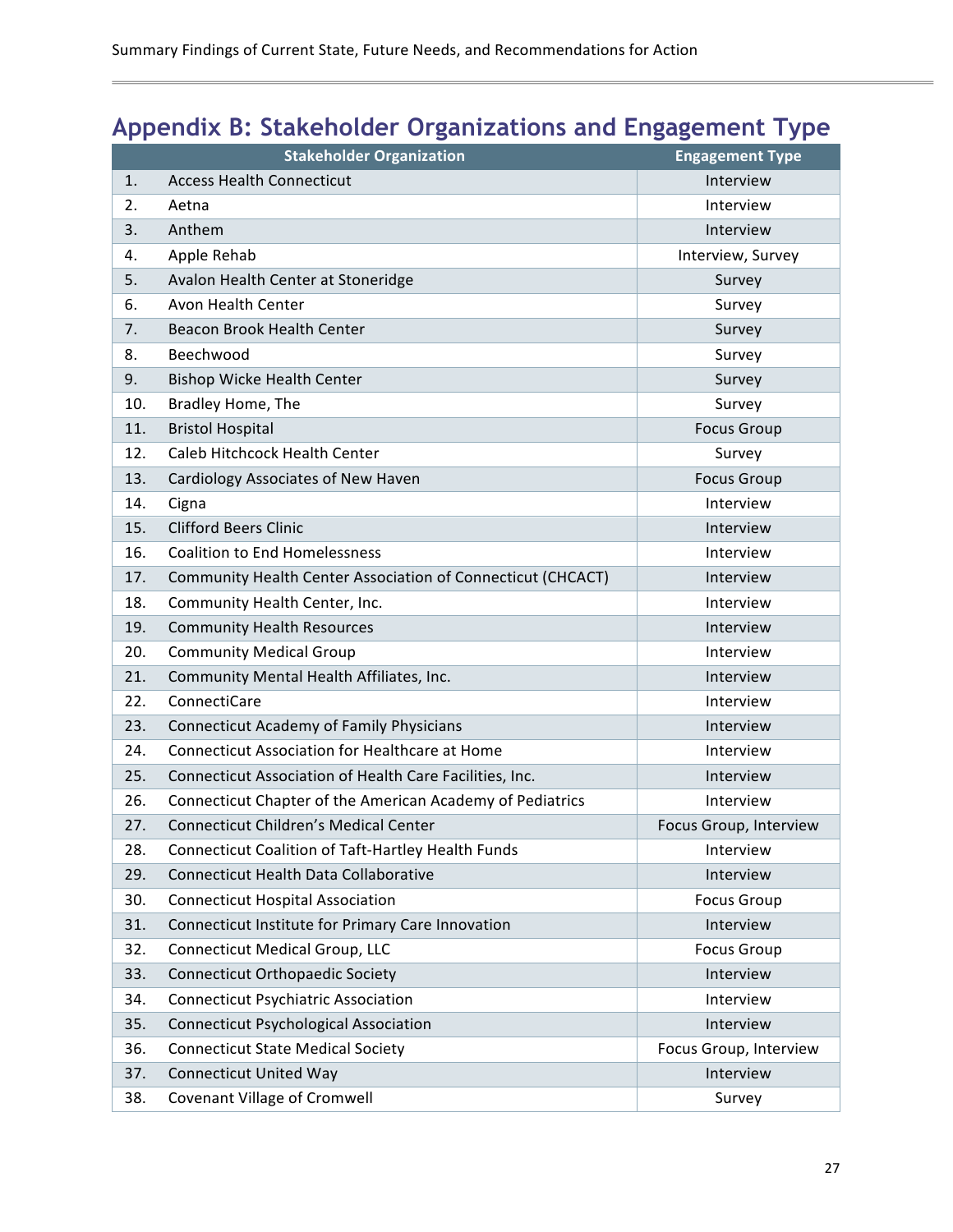|     | <b>Stakeholder Organization</b>                                | <b>Engagement Type</b> |
|-----|----------------------------------------------------------------|------------------------|
| 39. | <b>Crestfield Rehabilitation Center and Fenwood Manor</b>      | Survey                 |
| 40. | <b>CVS</b>                                                     | Interview              |
| 41. | Day Kimball Hospital                                           | <b>Focus Group</b>     |
| 42. | Department of Administrative Services                          | Interview              |
| 43. | Department of Children and Families                            | Interview              |
| 44. | Department of Consumer Protection                              | Interview              |
| 45. | <b>Department of Corrections</b>                               | Interview              |
| 46. | Department of Developmental Services                           | Interview              |
| 47. | Department of Mental Health and Addiction Services             | Interview              |
| 48. | Department of Public Health (Immunization/Syndromic/ELR Staff) | Interview              |
| 49. | Department of Public Health (Population Health Staff)          | Interview              |
| 50. | Dermatology Surgical Associates, LLC                           | <b>Focus Group</b>     |
| 51. | Elim Park                                                      | Focus Group, Survey    |
| 52. | Eye Care Group, The                                            | <b>Focus Group</b>     |
| 53. | Fair Haven Community Health Center                             | Interview              |
| 54. | <b>Filosa Convalescent Home</b>                                | Survey                 |
| 55. | <b>Genesis Healthcare</b>                                      | Survey                 |
| 56. | <b>Glendale Center</b>                                         | Survey                 |
| 57. | Griffin Health System                                          | Focus Group, Interview |
| 58. | Hamden Rehabilitation and Health Care Center                   | Survey                 |
| 59. | <b>Hartford Healthcare</b>                                     | Focus Group, Interview |
| 60. | <b>Hartford HealthCare Senior Services</b>                     | Survey                 |
| 61. | <b>Harvard Pilgrim</b>                                         | Interview              |
| 62. | Health IT Advisory Council Member David Fusco                  | Interview              |
| 63. | Hughes Health and Rehabilitation, Inc.                         | Survey                 |
| 64. | <i>iCare</i>                                                   | Survey                 |
| 65. | Ingraham Manor of Bristol Hospital                             | Survey                 |
| 66. | Jefferson House                                                | Survey                 |
| 67. | Jerome Home                                                    | Survey                 |
| 68. | Jewish Senior Services                                         | Survey                 |
| 69. | Khmer Health Advocates                                         | Interview              |
| 70. | LabCorp                                                        | Interview              |
| 71. | LeadingAge Connecticut                                         | Focus Group, Survey    |
| 72. | Leeway (Skilled Nursing Facility)                              | Interview, Survey      |
| 73. | Legislative Representative                                     | Interview              |
| 74. | Legislative Representative                                     | Interview              |
| 75. | Lord Chamberlain                                               | Survey                 |
| 76. | <b>Meadow Ridge</b>                                            | Survey                 |
| 77. | Mercy Community Health                                         | Survey                 |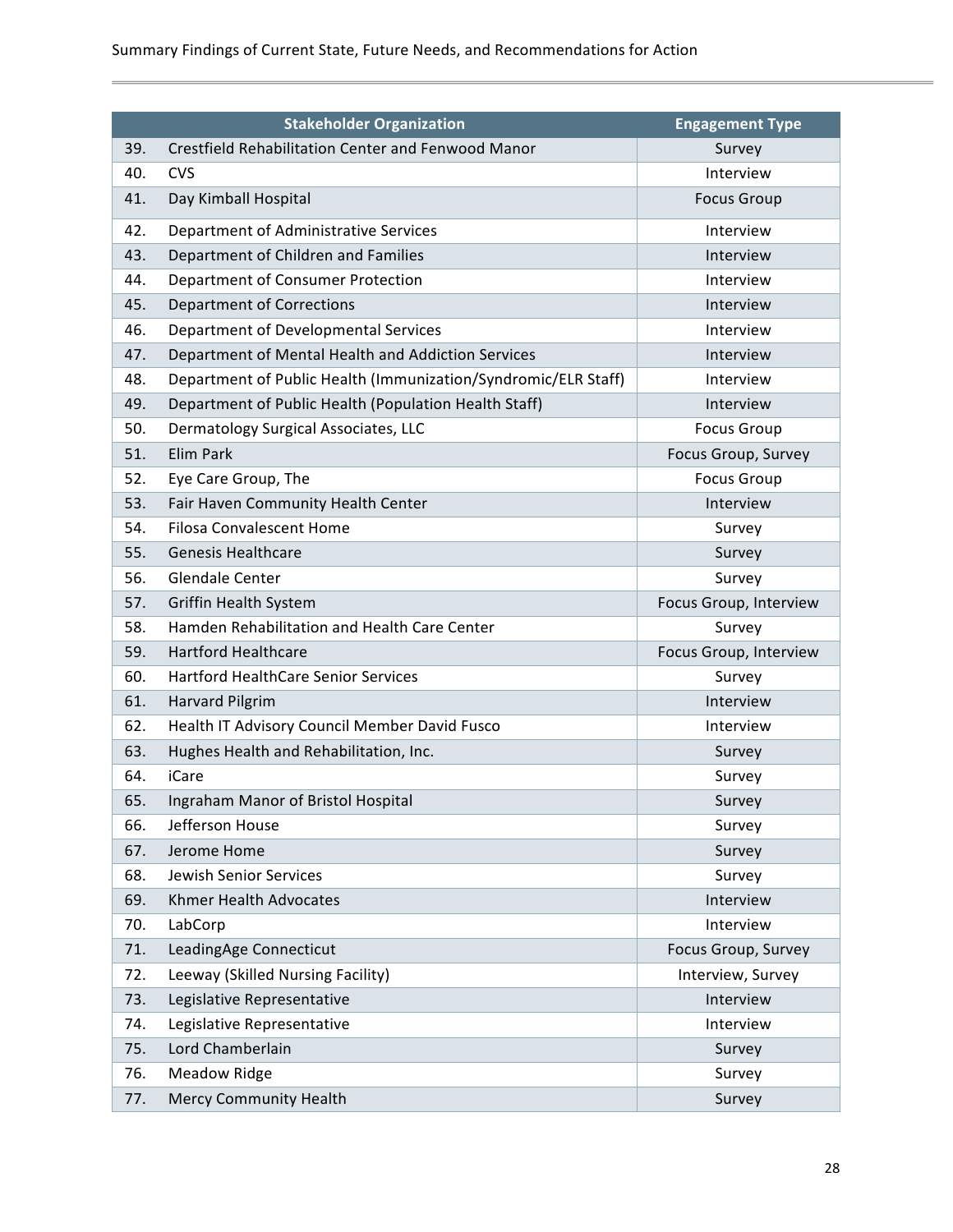|      | <b>Stakeholder Organization</b>                     | <b>Engagement Type</b> |
|------|-----------------------------------------------------|------------------------|
| 78.  | Middlebury Convalescent Home, Inc.                  | Survey                 |
| 79.  | Middlesex Hospital                                  | <b>Focus Group</b>     |
| 80.  | Midwestern Connecticut Council of Alcoholism (MCCA) | Interview              |
| 81.  | Milford Hospital                                    |                        |
| 82.  | Montowese Health & Rehabilitation Center            | Survey                 |
| 83.  | Mystic Healthcare & Rehabilitation Center           | Survey                 |
| 84.  | Nathaniel Witherell (SNF), The                      | Survey                 |
| 85.  | <b>National Alliance on Mental Illness</b>          | Interview              |
| 86.  | <b>National Health Care Associates</b>              | Survey                 |
| 87.  | <b>Noble Horizons</b>                               | Survey                 |
| 88.  | Northeastern Medical Group                          | Interview              |
| 89.  | Office of the Healthcare Advocate                   | Interview              |
| 90.  | Office of the State Comptroller                     | Interview              |
| 91.  | Orange Health Care Center                           | Survey                 |
| 92.  | Partnership for Strong Communities                  | Interview              |
| 93.  | Pfizer                                              | Interview              |
| 94.  | Pierce Memorial Baptist Home, Inc., Creamery Brook  | Survey                 |
| 95.  | Pomperaug Woods                                     | Survey                 |
| 96.  | Private Citizen Privacy Advocates                   | Interview              |
| 97.  | ProHealth                                           | Interview              |
| 98.  | <b>Public Health Committee</b>                      | Interview              |
| 99.  | <b>Quest Diagnostics</b>                            | Interview              |
| 100. | Radiological Society of Connecticut                 | Interview              |
| 101. | <b>Recovery Network of Programs</b>                 | Interview              |
| 102. | Riverside Health & Rehabilitation Center            | Survey                 |
|      | 103. Robert D. Russo, MD & Associates Radiology     | <b>Focus Group</b>     |
|      | 104. Saint Mary Home                                | Survey                 |
| 105. | Shady Knoll Health Center                           | Survey                 |
| 106. | Sharon Health Care Center                           | Survey                 |
| 107. | Sheriden Woods Health Care Center                   | Survey                 |
| 108. | <b>SIM Consumer Advisory Board</b>                  | <b>Focus Group</b>     |
| 109. | <b>SIM PMO</b>                                      | Interview              |
| 110. | St. Francis Health Care Partners                    | Interview              |
| 111. | St. Francis Hospital and Medical Center             | <b>Focus Group</b>     |
| 112. | St. Mary's Hospital                                 | <b>Focus Group</b>     |
| 113. | St. Vincent's Health Care Partners                  | Interview              |
|      | 114. Stamford Hospital                              | <b>Focus Group</b>     |
|      | 115. Starling Medical Group                         | Interview              |
| 116. | Stoneridge                                          | Survey                 |